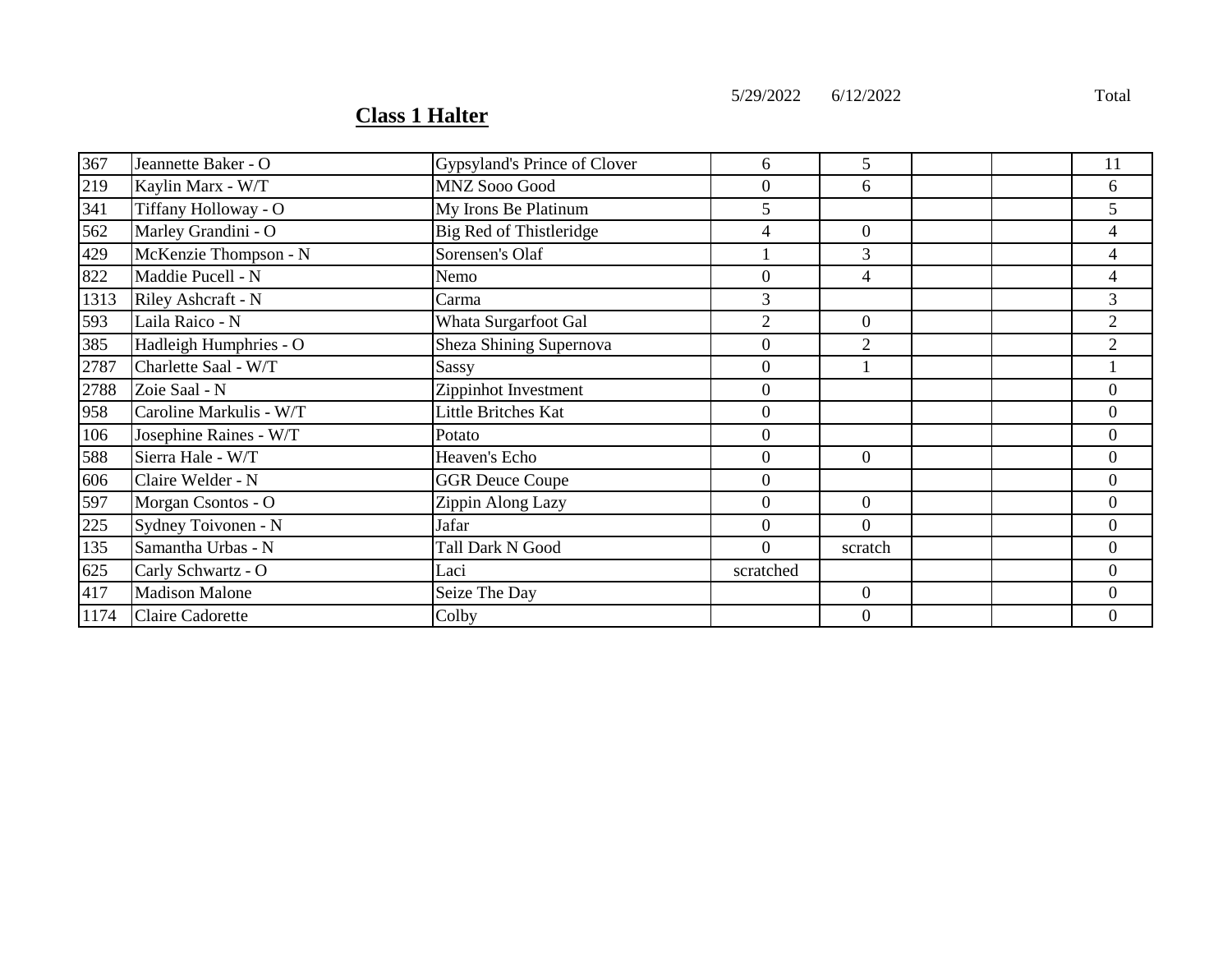|      | <b>Class 2 Ranch Halter</b> |                            |                |                |  |                  |
|------|-----------------------------|----------------------------|----------------|----------------|--|------------------|
|      |                             |                            |                |                |  |                  |
| 639  | Alex Bunker - O             | AJ                         | 6              | 6              |  | 12               |
| 1707 | Rachel Formica - O          | One Last Good Thing        | 5              | 5              |  | 10               |
| 277  | Shelly Pemberton - O        | Zippin Cinnamon Twist      | 4              | 4              |  | 8                |
| 593  | Laila Raico - N             | Whata Surgarfoot Gal       | 3              | $\overline{2}$ |  | 5                |
| 101  | Logan Workman - W/T         | <b>Alert The Press DFM</b> |                | 3              |  | 4                |
| 351  | Vicky Poole - O             | Kates Gun                  | $\overline{2}$ |                |  | $\overline{2}$   |
| 590  | Daytona Hale - N            | Finch                      | $\overline{0}$ |                |  |                  |
| 760  | Alex Hurley - N             | sockettsdynamo             | $\overline{0}$ | $\theta$       |  | $\boldsymbol{0}$ |
| 1730 | Amber Poling - O            | Gigi                       | $\Omega$       |                |  | $\overline{0}$   |
| 313  | Kim Bowers - W/T            | My Irons Be Platinum       | $\Omega$       | $\Omega$       |  | $\overline{0}$   |
| 50   | Julia Zym - O               | PS Watch Me I'm Good       | $\overline{0}$ |                |  | $\boldsymbol{0}$ |
| 238  | Alyssa Long - O             | JJ Frosted Tee Special     | $\overline{0}$ |                |  | $\boldsymbol{0}$ |
| 103  | Josephine Raines - W/T      | Anywhere After Me          | $\Omega$       | $\Omega$       |  | $\overline{0}$   |
| 597  | Morgan Csontos - O          | Zippin Along Lazy          | $\Omega$       | $\Omega$       |  | $\Omega$         |
| 444  | Jayla Smith - N             | Play Guns Red Gin          | $\Omega$       | $\mathbf{0}$   |  | $\overline{0}$   |
| 333  | Josselyn Mumm - N           | Chex My Rooster            | $\overline{0}$ | $\overline{0}$ |  | $\boldsymbol{0}$ |
| 180  | Stella Montague - N         | <b>Ollie's Money Talks</b> | $\overline{0}$ | $\theta$       |  | $\overline{0}$   |
| 978  | Lauren Janesch              | Nickel                     |                | $\Omega$       |  | $\Omega$         |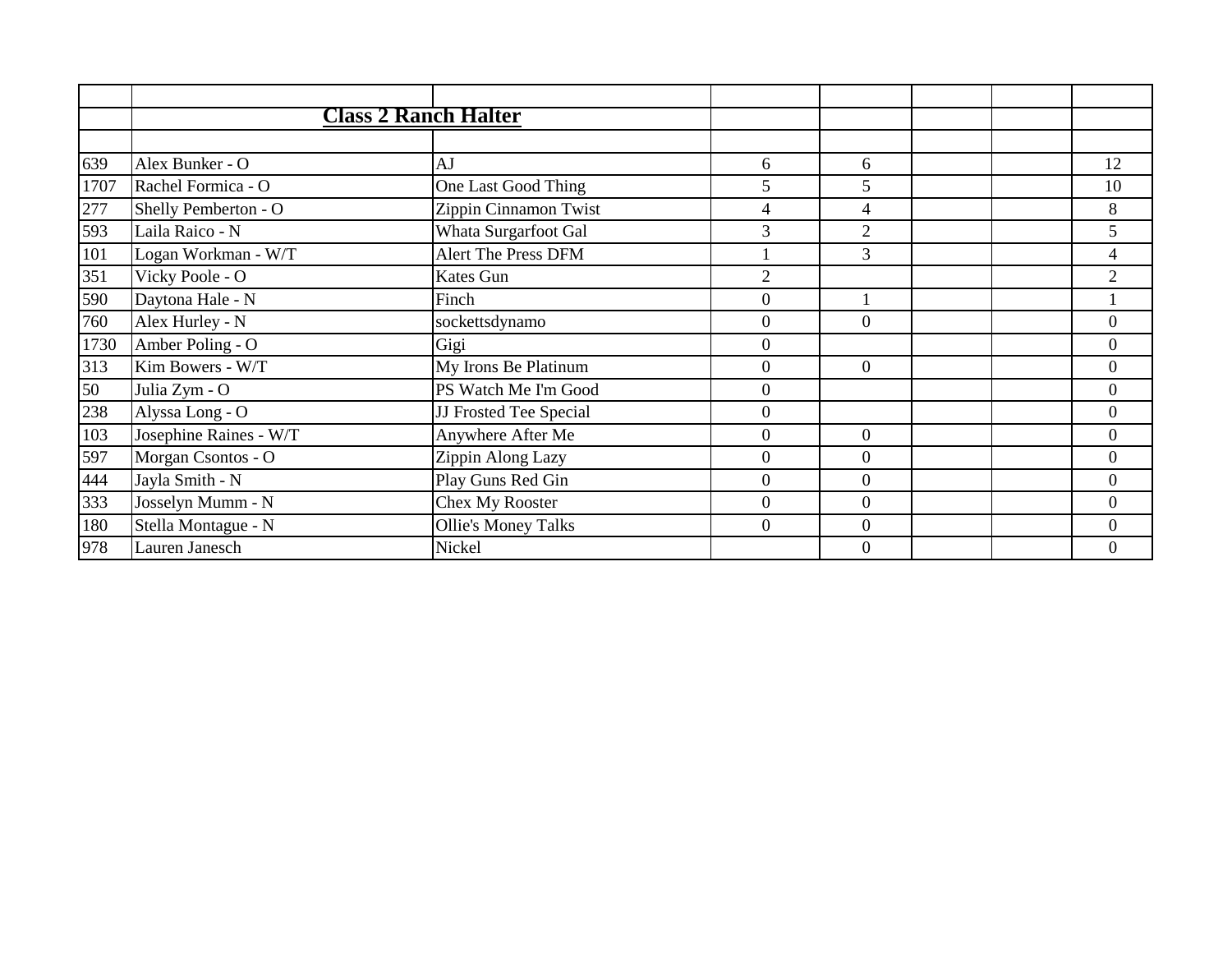|                   | <b>Class 3 W/T Showmanship</b> |                          |                |                  |  |                |
|-------------------|--------------------------------|--------------------------|----------------|------------------|--|----------------|
|                   |                                |                          |                |                  |  |                |
| 219               | Kaylin Marx                    | MNZ Sooo Good            | 6              | 4                |  | 10             |
| $\overline{37}$   | Lucy Cullis                    | Doc's Lil Nasty Girl     | 5              | $\overline{2}$   |  |                |
| 422               | <b>Mylie Burns</b>             | Katerina of Thistleridge | 4              | $\overline{3}$   |  | $\mathcal{I}$  |
| $\frac{427}{142}$ | Hayden Lang                    | Roses Awarded            | $\overline{2}$ | 5                |  |                |
|                   | Joselyn Olson                  | Dust My Invitation       |                | 6                |  | 6              |
| 958               | Caroline Markulis              | Little Britches Kat      | 3              |                  |  | 3              |
| 588               | Sierra Hale                    | Heaven's Echo            |                | $\boldsymbol{0}$ |  |                |
| 101               | Logan Workman                  | Alert The Press DFM      | $\theta$       |                  |  |                |
| 103               | Josephine Raines               | Anywhere After Me        | $\theta$       | $\overline{0}$   |  | $\overline{0}$ |
| 2787              | Charlette Saal                 | Sassy                    | $\overline{0}$ | $\overline{0}$   |  | $\overline{0}$ |
| 465               | Lillian Hissa                  | Reis                     | $\theta$       | $\theta$         |  | $\overline{0}$ |
| 508               | <b>Molly Percic</b>            | Johnny                   | $\overline{0}$ | $\Omega$         |  | $\theta$       |
| 228               | Hannah Muellner                | Hot Rodders Easy Jet     |                | $\overline{0}$   |  | $\theta$       |
| 417               | <b>Madison Malone</b>          | Seize The Day            |                | $\theta$         |  | $\Omega$       |
| 1174              | <b>Claire Cadorette</b>        | Colby                    |                | $\theta$         |  | $\overline{0}$ |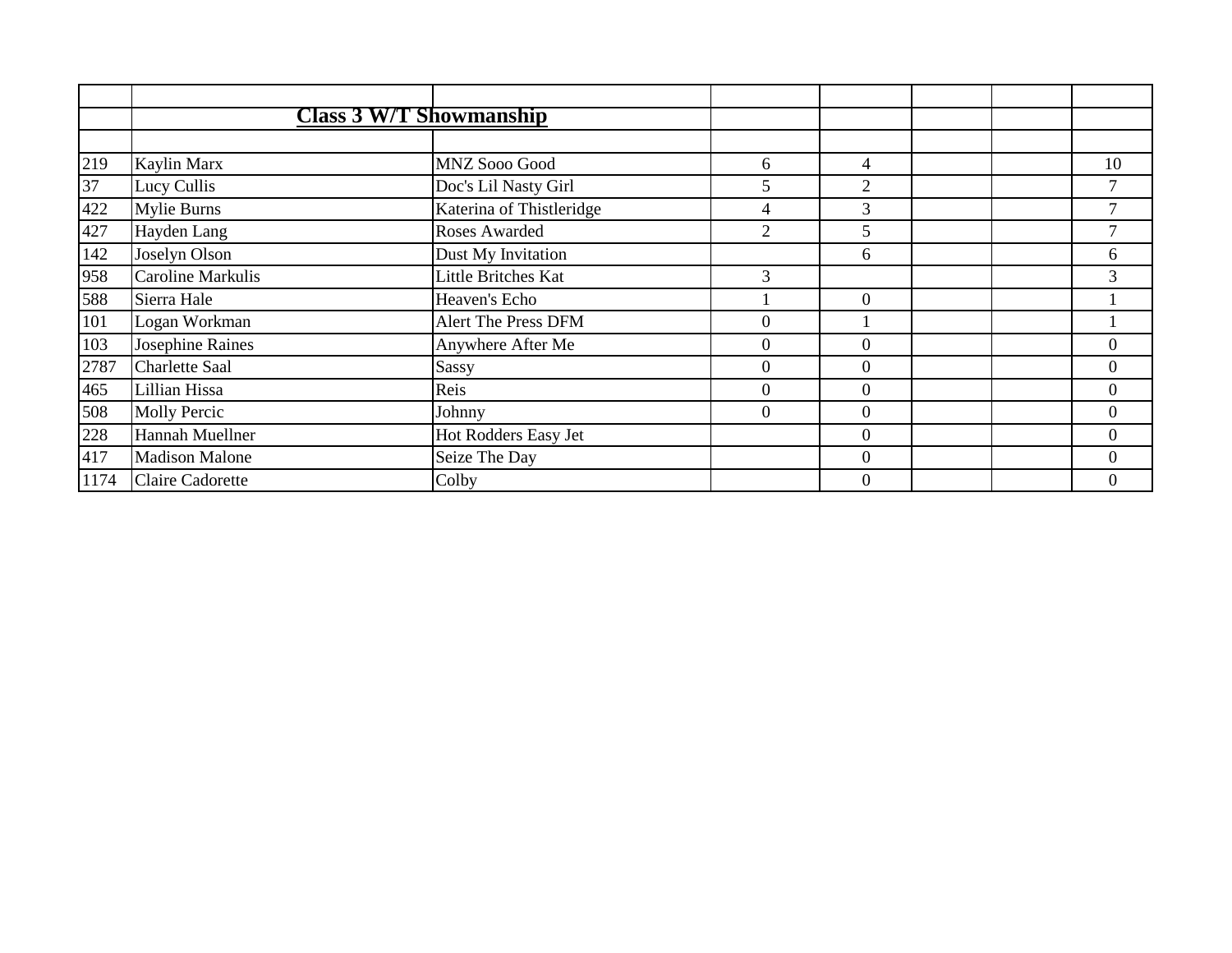|                   | <b>Class 4 Novice Showmanship</b> |                        |                  |                  |  |                |
|-------------------|-----------------------------------|------------------------|------------------|------------------|--|----------------|
|                   |                                   |                        |                  |                  |  |                |
| 429               | McKenzie Thompson                 | Sorensen's Olaf        | 6                | 6                |  | 12             |
| 2788              | Zoie Saal                         | Zippinhot Investment   | 5                | 5                |  | 10             |
| 760               | Alex Hurley                       | sockettsdynamo         | $\overline{2}$   | 4                |  | 6              |
| $\frac{593}{590}$ | Laila Raico                       | Whata Surgarfoot Gal   | 4                | $\theta$         |  | 4              |
|                   | Daytona Hale                      | Finch                  | 3                |                  |  | 4              |
| 2313              | Margeaux Robinson                 | Skeets Okie Quixote    |                  | 3                |  | 3              |
| 822               | Maddie Pucell                     | Nemo                   | $\theta$         | $\overline{2}$   |  | 2              |
| 181               | Stella Montague                   | Flight of the Phoenix  |                  | $\theta$         |  |                |
| 1313              | <b>Riley Ashcraft</b>             | Carma                  | $\boldsymbol{0}$ |                  |  | $\overline{0}$ |
| 190               | <b>Rylie Winters</b>              | Arlo MHS               | $\mathbf{0}$     | $\Omega$         |  | $\overline{0}$ |
| 606               | Claire Welder                     | <b>GGR Deuce Coupe</b> | $\theta$         |                  |  | $\overline{0}$ |
| 705               | Audrey Kilmer                     | Cheyenne               | $\theta$         | $\theta$         |  | $\theta$       |
| 225               | <b>Sydney Toivonen</b>            | Jafar                  | $\Omega$         | $\Omega$         |  | $\overline{0}$ |
| 135               | Samantha Urbas                    | Tall Dark N Good       | $\boldsymbol{0}$ | scratched        |  | $\Omega$       |
| 1028              | <b>Audrey Fusci</b>               | Ameenah                |                  | $\boldsymbol{0}$ |  | $\overline{0}$ |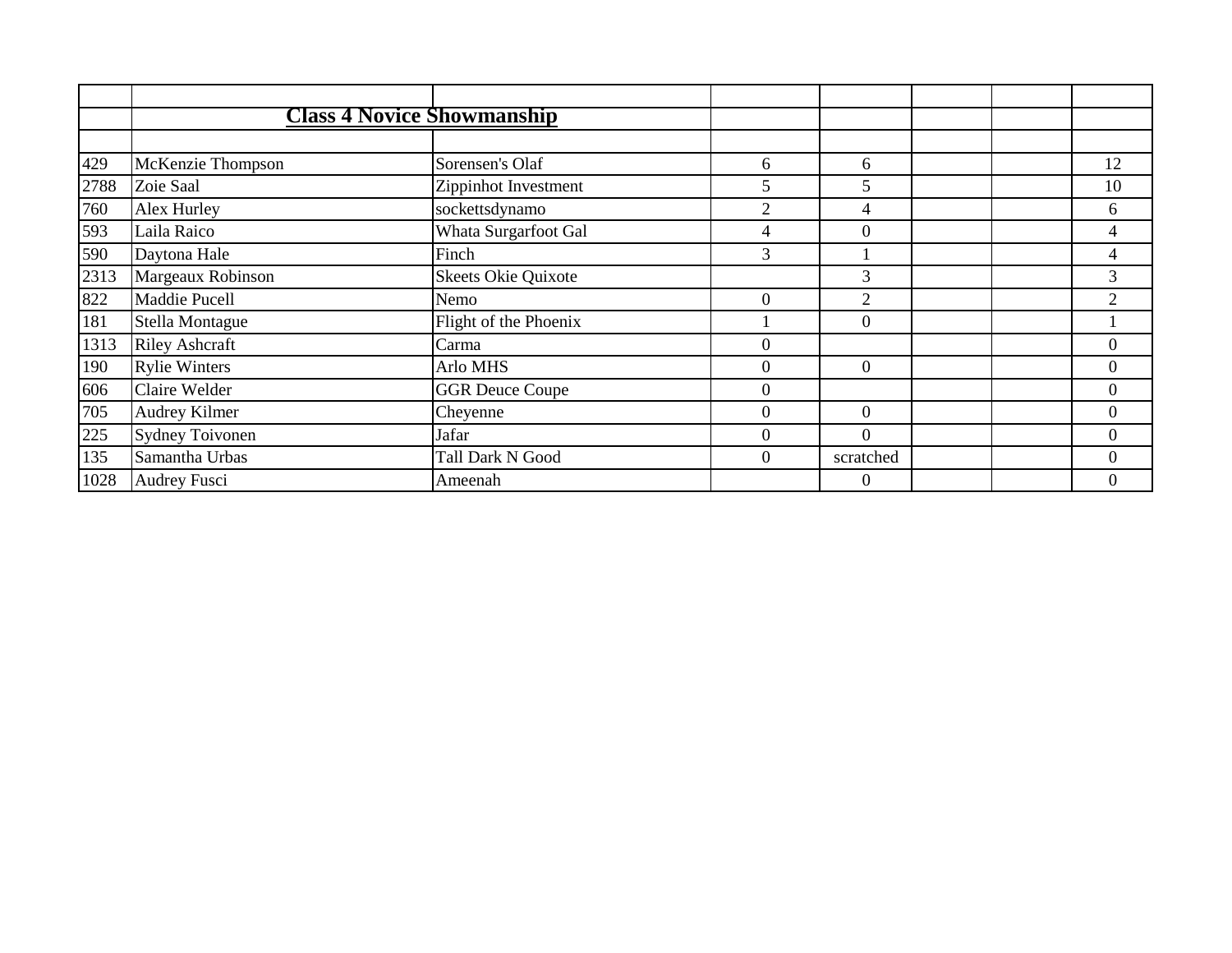|      |                           | <b>Class 5 Open Showmanship</b>  |                |                |  |                          |
|------|---------------------------|----------------------------------|----------------|----------------|--|--------------------------|
|      |                           |                                  |                |                |  |                          |
| 367  | Jeannette Baker           | Gypsyland's Prince of Clover     | $\overline{4}$ | 5              |  | 9                        |
| 117  | Sara Carowick             | Willy                            | 6              |                |  | 6                        |
| 1707 | Rachel Formica            | One Last Good Thing              |                | 6              |  | 6                        |
| 625  | Carly Schwartz            | Laci                             | 5              |                |  | 5                        |
| 562  | Marley Grandini           | Big Red of Thistleridge          | $\mathbf{0}$   | 4              |  | $\overline{\mathcal{A}}$ |
| 137  | <b>Carly Baxter</b>       | Heathen's Heartbreaker           | 3              |                |  | 3                        |
| 597  | <b>Morgan Csontos</b>     | Zippin Along Lazy                | $\overline{0}$ | 3              |  | 3                        |
| 835  | Lauren Krieger            | Kareem                           | $\overline{2}$ |                |  | $\overline{2}$           |
| 242  | Jaimie Olson              | Dust My Invitation               |                | $\overline{2}$ |  | $\overline{c}$           |
| 361  | Kamryn Foutty             | <b>Bree</b>                      | $\mathbf{1}$   | $\overline{0}$ |  |                          |
| 385  | <b>Hadleigh Humphries</b> | Sheza Shining Supernova          | $\overline{0}$ | $\mathbf{1}$   |  | $\mathbf{1}$             |
| 182  | Allison Krieger           | <b>LLC</b> Serrando              | $\overline{0}$ |                |  | $\overline{0}$           |
| 50   | Julia Zym                 | PS Watch Me I'm Good             | $\overline{0}$ |                |  | $\boldsymbol{0}$         |
| 238  | Alyssa Long               | JJ Frosted Tee Special           | $\overline{0}$ |                |  | $\overline{0}$           |
| 357  | Juli Gilson               | Leanord                          | $\overline{0}$ |                |  | $\overline{0}$           |
| 341  | <b>Tiffany Holloway</b>   | My Irons Be Platinum             | $\overline{0}$ |                |  | $\overline{0}$           |
| 2086 | Kristen Kontos            | Shez Willy Pretty                | $\overline{0}$ |                |  | $\overline{0}$           |
| 614  | Megan Mardis              | TechniKolor Asset                |                | $\overline{0}$ |  | $\overline{0}$           |
| 213  | Carrie Calvin             | Katie                            |                | $\Omega$       |  | $\overline{0}$           |
| 485  | Catie Sonnie              | Two Sweet To Notice              |                | scratched      |  | $\theta$                 |
|      |                           |                                  |                |                |  |                          |
|      |                           | <b>Class 6 W/T Ranch Pattern</b> |                |                |  |                          |
|      |                           |                                  |                |                |  |                          |
| 101  | Logan Workman             | <b>Alert The Press DFM</b>       | $\overline{4}$ | $\overline{4}$ |  | 8                        |
| 560  | <b>Kim Bowers</b>         | My Irons Be Platinum             | 5              | $\mathbf{2}$   |  | $\overline{7}$           |
| 103  | Josephine Raines          | Anywhere After Me                | 3              | 3              |  | 6                        |
| 2787 | <b>Charlette Saal</b>     | Sassy                            | $\overline{2}$ |                |  | 3                        |
| 958  | Caroline Markulis         | Little Britches Kat              | <b>DO</b>      |                |  | $\overline{0}$           |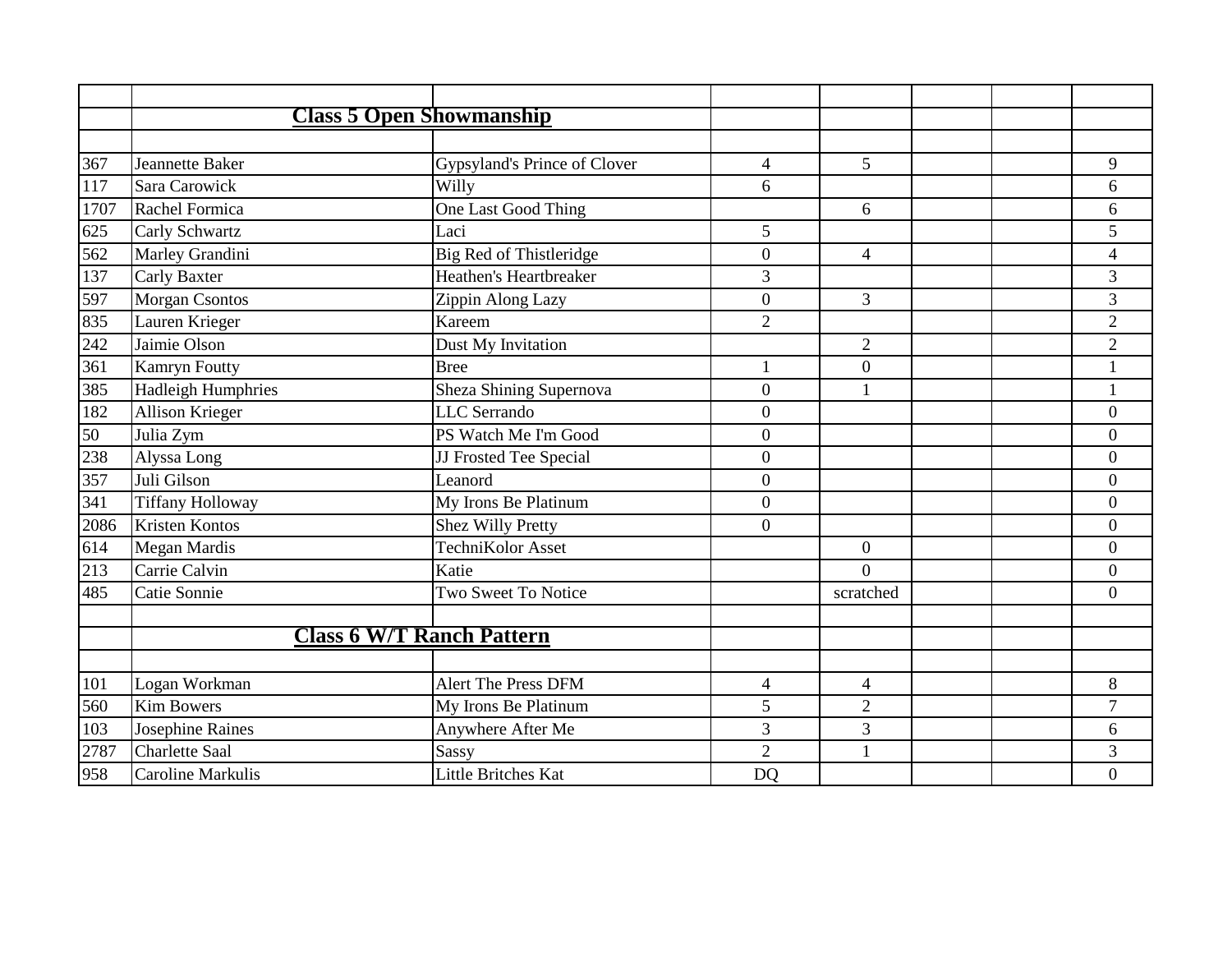|      | <b>Class 7 Green Horse Ranch Riding Pattern</b> |                            |                          |                  |  |                          |
|------|-------------------------------------------------|----------------------------|--------------------------|------------------|--|--------------------------|
|      |                                                 |                            |                          |                  |  |                          |
| 277  | <b>Shelly Pemberton</b>                         | Zippin Cinnamon Twist      | 5                        | $\overline{4}$   |  | 9                        |
| 826  | <b>Elaine Kartley</b>                           | <b>Sunquests King Pin</b>  | 6                        |                  |  | 6                        |
| 45   | <b>Amber Poling</b>                             | Boon                       | 4                        |                  |  | $\overline{\mathcal{L}}$ |
| 2627 | MacKenzie Dunn                                  | Slim Chance I'm Shady      | 3                        |                  |  | 3                        |
| 597  | Morgan Csontos                                  | Zippin Along Lazy          | $\overline{0}$           | $\overline{3}$   |  | 3                        |
| 350  | <b>Amber Poling</b>                             | Hope                       | $\overline{2}$           |                  |  | $\overline{c}$           |
| 214  | <b>Bonnie Kuhn</b>                              | <b>HOLDIN ALL DA ACES</b>  |                          | $\overline{2}$   |  | $\overline{2}$           |
| 351  | <b>Vicky Poole</b>                              | Kates Gun                  | $\mathbf{1}$             |                  |  |                          |
| 978  | Lauren Janesch                                  | Nickel                     |                          | $\mathbf{1}$     |  |                          |
| 50   | Julia Zym                                       | PS Watch Me I'm Good       | scratched                |                  |  | $\overline{0}$           |
|      |                                                 |                            |                          |                  |  |                          |
|      |                                                 |                            |                          |                  |  |                          |
|      | <b>Class 8 Limited Ranch Riding Pattern</b>     |                            |                          |                  |  |                          |
|      |                                                 |                            |                          |                  |  |                          |
| 277  | <b>Shelly Pemberton</b>                         | Zippin Cinnamon Twist      | 5                        | 5                |  | 10                       |
| 341  | <b>Tiffany Holloway</b>                         | My Irons Be Platinum       | 6                        |                  |  | 6                        |
| 444  | Jayla Smith                                     | Play Guns Red Gin          | 3                        | $\mathfrak{Z}$   |  | 6                        |
| 333  | Josselyn Mumm                                   | <b>Chex My Rooster</b>     | $\overline{0}$           | 6                |  | 6                        |
| 238  | Alyssa Long                                     | JJ Frosted Tee Special     | $\overline{\mathcal{L}}$ |                  |  | $\overline{4}$           |
| 590  | Daytona Hale                                    | Finch                      | $\boldsymbol{0}$         | $\overline{4}$   |  | $\overline{\mathcal{L}}$ |
| 180  | Stella Montague                                 | <b>Ollie's Money Talks</b> | $\mathbf{1}$             | $\overline{2}$   |  | 3                        |
| 625  | Carly Schwartz                                  | Laci                       | $\overline{2}$           |                  |  | $\overline{c}$           |
| 593  | Laila Raico                                     | Whata Surgarfoot Gal       | $\overline{0}$           | $\mathbf{1}$     |  |                          |
| 760  | Alex Hurley                                     | sockettsdynamo             | $\boldsymbol{0}$         | $\boldsymbol{0}$ |  | $\boldsymbol{0}$         |
| 870  | Risa LeBlanc                                    | VS CC Chrome               | $\overline{0}$           | $\boldsymbol{0}$ |  | $\overline{0}$           |
| 978  | Lauren Janesch                                  | Nickel                     |                          | $\boldsymbol{0}$ |  | $\boldsymbol{0}$         |
| 826  | <b>Elaine Kartley</b>                           | <b>Sunquests King Pin</b>  |                          | $\boldsymbol{0}$ |  | $\overline{0}$           |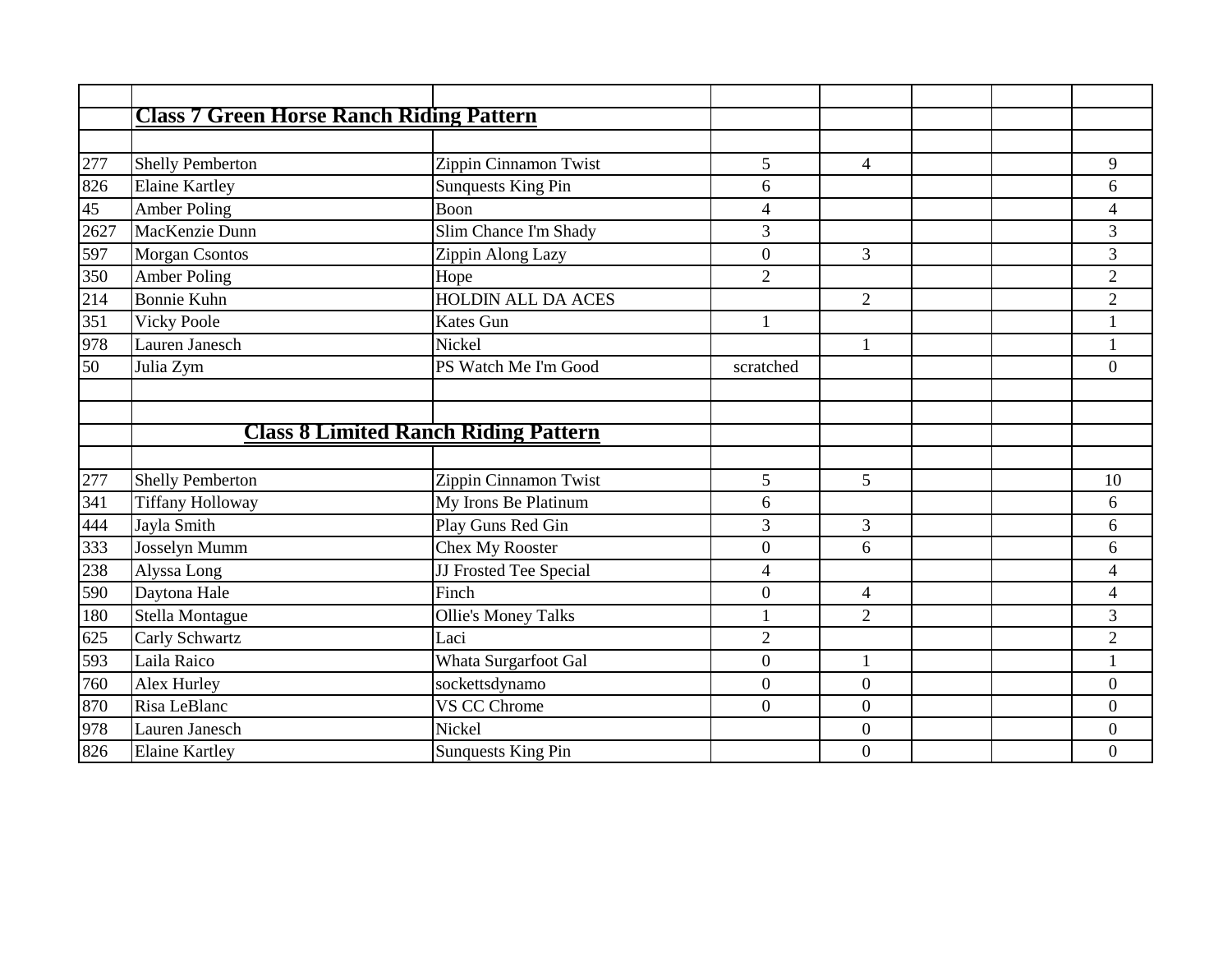|      | <b>Class 9 Open Ranch Riding Pattern</b> |                      |           |                |  |                |
|------|------------------------------------------|----------------------|-----------|----------------|--|----------------|
|      |                                          |                      |           |                |  |                |
| 1707 | Rachel Formica                           | One Last Good Thing  | 5.        | $\overline{4}$ |  | 9              |
| 585  | <b>Sally McGrew</b>                      | AJL Winchester Way   | 4         | 2              |  | 6              |
| 183  | Amy Poling                               | Moonshine            | 3         |                |  | 3              |
| 639  | Alex Bunker                              | AJ                   |           | 3              |  | 3              |
| 13   | Jamie Davis                              | Roosters Little Leo  | 2         |                |  | $\overline{2}$ |
| 597  | <b>Morgan Csontos</b>                    | Zippin Along Lazy    |           |                |  | $\overline{2}$ |
| 50   | Julia Zym                                | PS Watch Me I'm Good | scratched |                |  | $\overline{0}$ |
|      |                                          |                      |           |                |  |                |
|      | <b>Class 11 W/T Ranch Rail</b>           |                      |           |                |  |                |
|      |                                          |                      |           |                |  |                |
| 560  | Kim Bowers                               | My Irons Be Platinum | 4         | 3              |  |                |
| 101  | Logan Workman                            | Alert The Press DFM  | 3         | 2              |  | 5              |
| 958  | Caroline Markulis                        | Little Britches Kat  | 2         |                |  | 2              |
| 103  | Josephine Raines                         | Anywhere After Me    |           |                |  | $\overline{2}$ |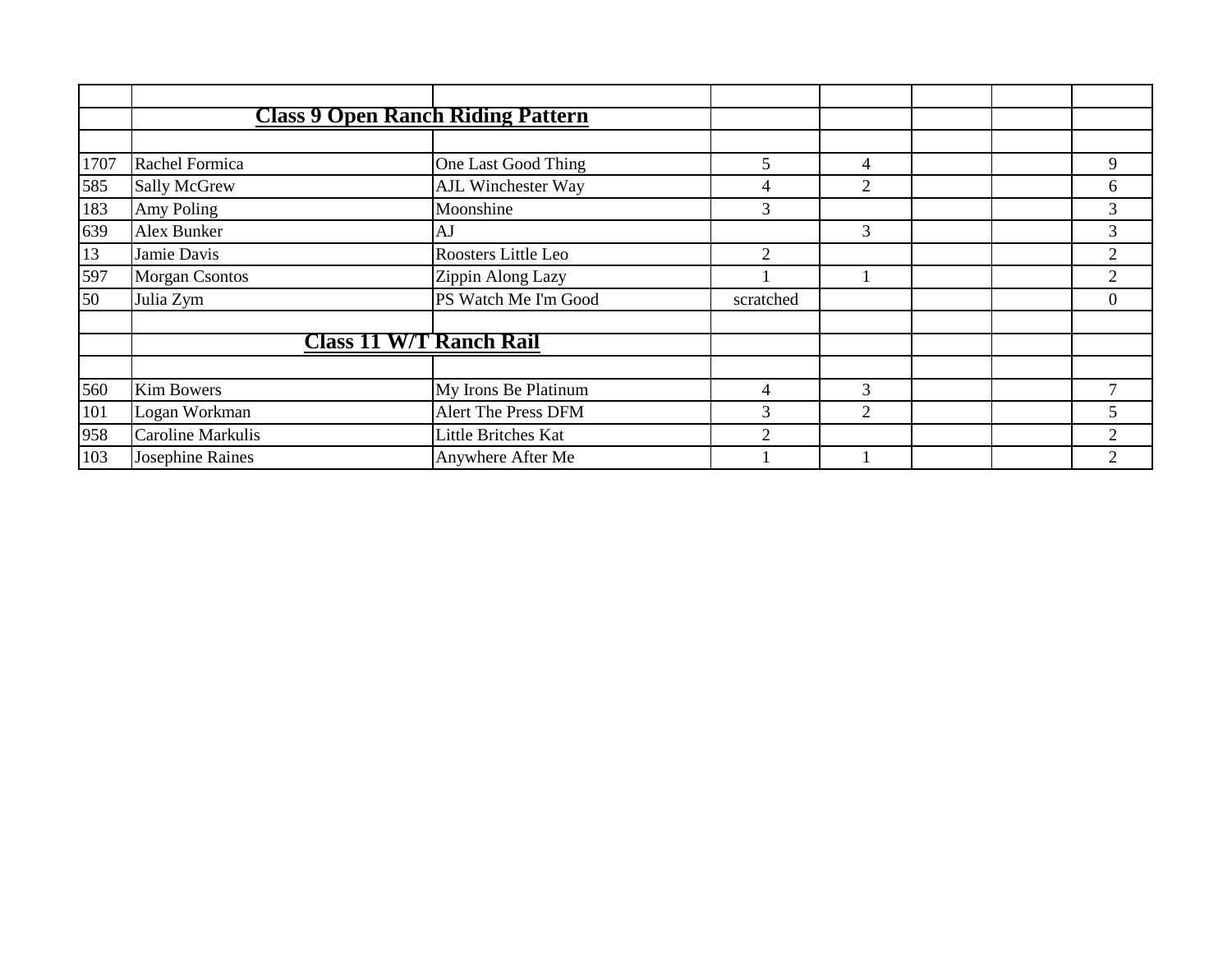|      | <b>Class 12 Limited Ranch Horse Rail</b> |                            |                          |                  |  |                          |
|------|------------------------------------------|----------------------------|--------------------------|------------------|--|--------------------------|
|      |                                          |                            |                          |                  |  |                          |
| 333  | Josselyn Mumm                            | Chex My Rooster            | 6                        | 6                |  | 12                       |
| 151  | <b>Alexis Poling</b>                     | Moonshine                  | 5                        |                  |  | 5                        |
| 277  | <b>Shelly Pemberton</b>                  | Zippin Cinnamon Twist      | $\boldsymbol{0}$         | 5                |  | 5                        |
| 341  | <b>Tiffany Holloway</b>                  | My Irons Be Platinum       | 4                        |                  |  | $\overline{\mathcal{L}}$ |
| 444  | Jayla Smith                              | Play Guns Red Gin          | $\boldsymbol{0}$         | 4                |  | $\overline{\mathcal{A}}$ |
| 870  | Risa LeBlanc                             | VS CC Chrome               | 3                        | $\overline{0}$   |  | 3                        |
| 180  | Stella Montague                          | <b>Ollie's Money Talks</b> | $\overline{0}$           | $\mathfrak{Z}$   |  | 3                        |
| 238  | Alyssa Long                              | JJ Frosted Tee Special     | $\overline{2}$           |                  |  | $\overline{2}$           |
| 590  | Daytona Hale                             | Finch                      | $\overline{0}$           | $\overline{2}$   |  | $\overline{2}$           |
| 760  | Alex Hurley                              | sockettsdynamo             | 1                        | $\boldsymbol{0}$ |  |                          |
| 593  | Laila Raico                              | Whata Surgarfoot Gal       | $\boldsymbol{0}$         | 1                |  | $\mathbf{1}$             |
| 351  | <b>Vicky Poole</b>                       | <b>Kates Gun</b>           | $\overline{0}$           |                  |  | $\overline{0}$           |
| 826  | <b>Elaine Kartley</b>                    | <b>Sunquests King Pin</b>  | $\Omega$                 | $\mathbf{0}$     |  | $\boldsymbol{0}$         |
| 2627 | MacKenzie Dunn                           | Slim Chance I'm Shady      | scratched                |                  |  | $\boldsymbol{0}$         |
| 213  | Carrie Calvin                            | Katie                      |                          | <b>DQ</b>        |  | $\overline{0}$           |
| 978  | Lauren Janesch                           | Nickel                     |                          | $\theta$         |  | $\overline{0}$           |
|      |                                          |                            |                          |                  |  |                          |
|      |                                          |                            |                          |                  |  |                          |
|      | <b>Class 13 Open Ranch Rail</b>          |                            |                          |                  |  |                          |
|      |                                          |                            |                          |                  |  |                          |
| 639  | Alex Bunker                              | AJ                         | 5                        | 3                |  | 8                        |
| 1707 | Rachel Formica                           | One Last Good Thing        | 3                        | $\overline{4}$   |  | $\overline{7}$           |
| 349  | <b>Casey Pierce</b>                      | <b>Shootin For Dunit</b>   | 6                        |                  |  | 6                        |
| 84   | Amy Poling                               | Boon                       | $\overline{\mathcal{A}}$ |                  |  | $\overline{\mathcal{L}}$ |
| 350  | <b>Amber Poling</b>                      | Hope                       | $\overline{2}$           |                  |  | $\overline{2}$           |
| 597  | Morgan Csontos                           | Zippin Along Lazy          | $\mathbf{1}$             | $\mathbf{1}$     |  | $\overline{2}$           |
| 214  | <b>Bonnie Kuhn</b>                       | <b>HOLDEN ALL DA ACES</b>  |                          | $\overline{2}$   |  | $\overline{c}$           |
| 50   | Julia Zym                                | PS Watch Me I'm Good       | scratched                |                  |  | $\overline{0}$           |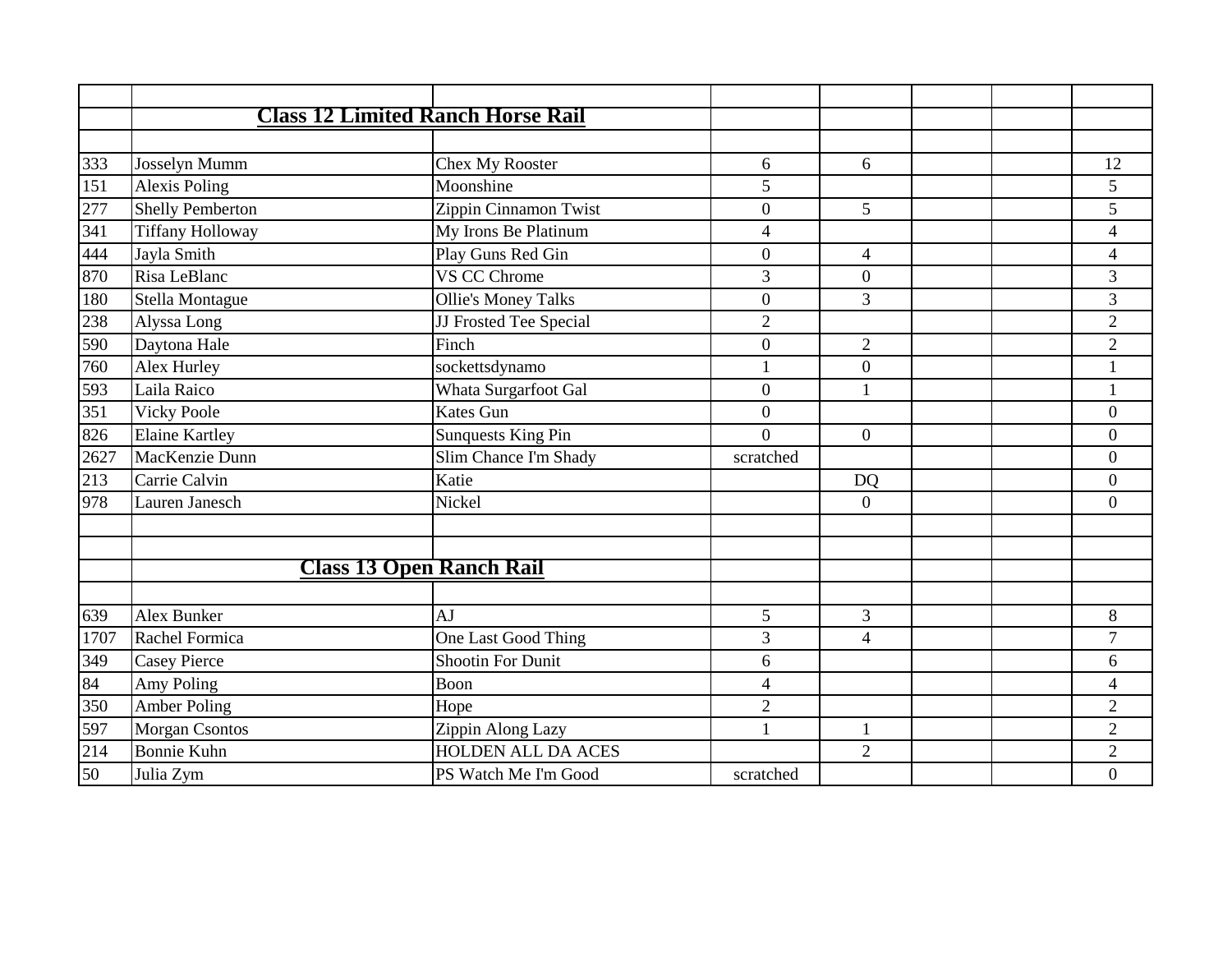|      | <b>Class 14 Generation Gap</b>         |                              |                  |                  |  |                  |
|------|----------------------------------------|------------------------------|------------------|------------------|--|------------------|
|      |                                        |                              |                  |                  |  |                  |
| 427  | Hayden Lang & Heather Lang             | Roses Awarded                | $\overline{3}$   | 5                |  | 8                |
| 625  | Carly Schwartz & Taryn Swick           | Laci                         | 6                |                  |  | 6                |
| 101  | Logan Workman & Chelsea Workman        | <b>Alert The Press DFM</b>   | $\overline{4}$   | $\overline{2}$   |  | 6                |
| 2788 | Zoie Saal & Joanna Saal                | Zippinhot Investment         |                  | 6                |  | 6                |
| 219  | Kaylin Marx & Dawn Allison             | <b>MNZ Sooo Good</b>         | 5                |                  |  | 5                |
| 367  | Jeanette Baker & Jeniffer Baker        | Gypsyland's Prince of Clover | $\Omega$         | $\overline{4}$   |  | $\overline{4}$   |
| 142  | Joselyn Olson & Jaimie Olson           | Dust My Invitation           |                  | 3                |  | 3                |
| 2788 | Zoie Saal & Raine Saal                 | Zippinhot Investment         | $\overline{2}$   |                  |  | $\overline{2}$   |
| 333  | Josselyn Mumm & Jamie Davis            | Chex My Rooster              | $\mathbf{1}$     |                  |  | $\mathbf{1}$     |
| 822  | Maddie Pucell & Christine Pucell       | Nemo                         | $\overline{0}$   | $\mathbf{1}$     |  | $\mathbf{1}$     |
| 1313 | Riley Ashcraft & Linda Kennedy         | Carma                        | $\overline{0}$   |                  |  | $\overline{0}$   |
| 958  | Caroline Markulis & Heather Godale     | <b>Little Britches Kat</b>   | $\overline{0}$   |                  |  | $\boldsymbol{0}$ |
| 593  | Laila Raico & Leah Raico               | Whata Sugarfoot Gal          | $\boldsymbol{0}$ |                  |  | $\boldsymbol{0}$ |
| 429  | McKenzie Thompson & Kailyn Foutty      | Sorensen's Olaf              | $\mathbf{0}$     |                  |  | $\boldsymbol{0}$ |
| 590  | Daytona Hale & Carol Hale              | Finch                        | $\overline{0}$   |                  |  | $\overline{0}$   |
| 2787 | Charlette Saal &                       | Sassy                        | scratched        |                  |  | $\overline{0}$   |
|      |                                        |                              |                  |                  |  |                  |
|      | <b>Class 15 W/T English Equitation</b> |                              |                  |                  |  |                  |
|      |                                        |                              |                  |                  |  |                  |
| 37   | Lucy Cullis                            | Doc's Lil Nasty Girl         | $\overline{4}$   | $\overline{4}$   |  | 8                |
| 219  | Kaylin Marx                            | <b>MNZ Sooo Good</b>         | $\overline{2}$   | 5                |  | $\overline{7}$   |
| 958  | Caroline Markulis                      | Little Britches Kat          | 6                |                  |  | 6                |
| 465  | Lillian Hissa                          | Reis                         | $\boldsymbol{0}$ | 6                |  | 6                |
| 422  | Mylie Burns                            | Katerina of Thistleridge     | 5                | $\mathbf{0}$     |  | 5                |
| 1174 | <b>Claire Cadorette</b>                | Colby                        | 3                | $\overline{2}$   |  | 5                |
| 142  | Joselyn Olson                          | Dust My Invitaiton           |                  | 3                |  | 3                |
| 2787 | <b>Charlette Saal</b>                  | Sassy                        | $\mathbf{1}$     | $\overline{0}$   |  | $\mathbf{1}$     |
| 228  | <b>Hannah Muellner</b>                 | Hot Rodders Easy Jet         |                  | $\mathbf{1}$     |  | $\mathbf{1}$     |
| 6    | Sofia Giorgi                           | <b>Shamrock</b>              | $\overline{0}$   |                  |  | $\overline{0}$   |
| 508  | <b>Molly Percic</b>                    | Johnny                       | $\mathbf{0}$     | $\boldsymbol{0}$ |  | $\boldsymbol{0}$ |
| 417  | <b>Madison Malone</b>                  | Seize The Day                |                  | $\mathbf{0}$     |  | $\overline{0}$   |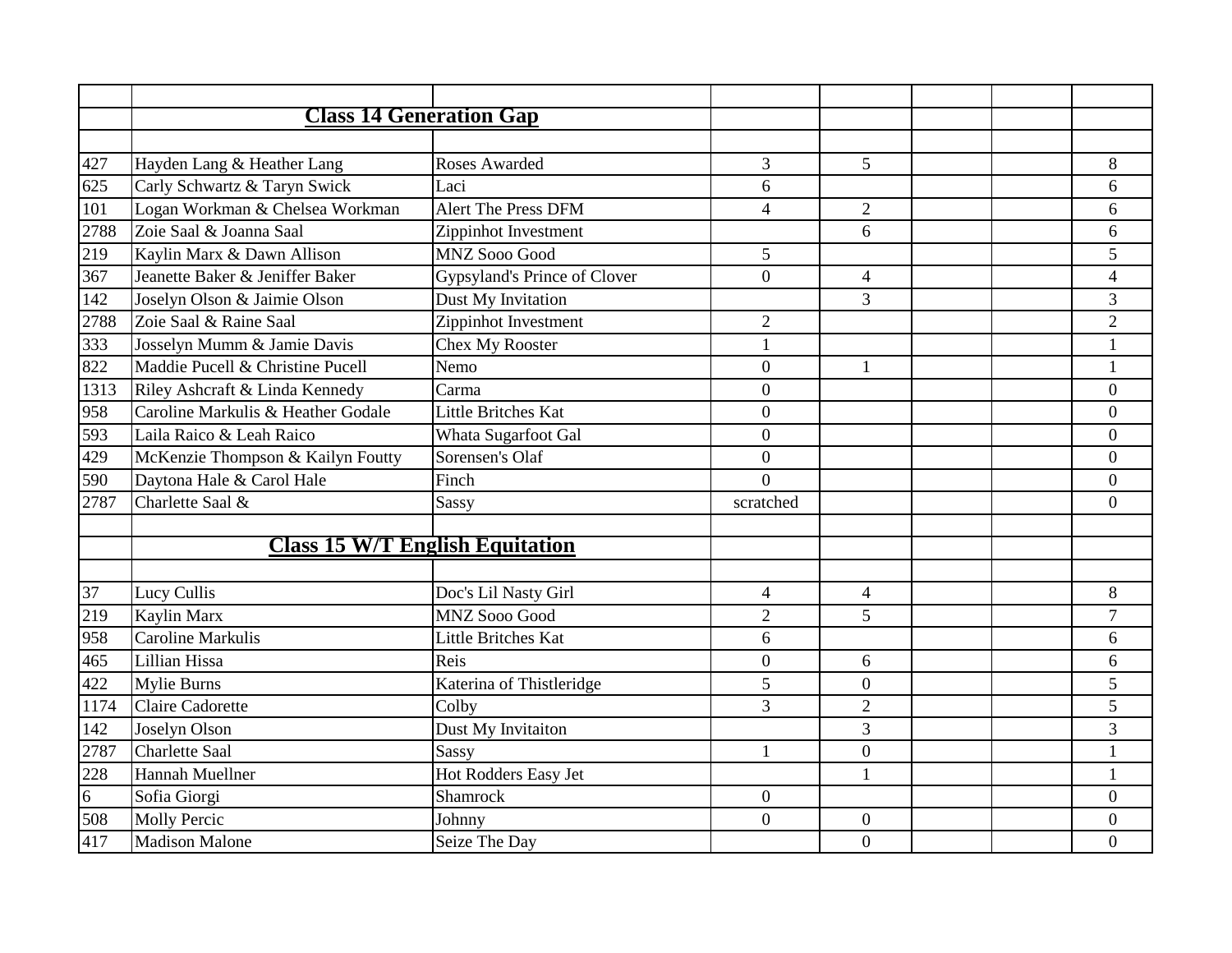|                | <b>Class 16 Novice English Equitation</b> |                                    |                  |                |  |                  |
|----------------|-------------------------------------------|------------------------------------|------------------|----------------|--|------------------|
|                |                                           |                                    |                  |                |  |                  |
| 135            | Samantha Urbas                            | Tall Dark N Good                   | 3                | 5              |  | 8                |
| 190            | <b>Rylie Winters</b>                      | Arlo MHS                           | 5                | $\overline{2}$ |  | $\tau$           |
| 429            | McKenzie Thompson                         | Sorensen's Olaf                    | 4                | $\overline{3}$ |  | $\tau$           |
| 829            | <b>Emily Cvelbar</b>                      | Lord Sebastian of Enchanted Forest | 6                |                |  | 6                |
| 2788           | Zoie Saal                                 | Zippinhot Investment               | $\overline{0}$   | 6              |  | 6                |
| 2313           | Margeaux Robinson                         | <b>Skeetz Okie Quiote</b>          |                  | 4              |  | $\overline{4}$   |
| 225            | <b>Sydney Toivonen</b>                    | Jafar                              | 2                |                |  | 3                |
| 1313           | <b>Riley Ashcraft</b>                     | Carma                              | 2                |                |  | $\overline{2}$   |
| 590            | Daytona Hale                              | Finch                              |                  | $\overline{0}$ |  |                  |
| 593            | Laila Raico                               | Whata Surgarfoot Gal               | $\Omega$         | $\Omega$       |  | $\overline{0}$   |
| 333            | Josselyn Mumm                             | Chex My Rooster                    | $\overline{0}$   |                |  | $\boldsymbol{0}$ |
| 181            | Stella Montague                           | Flight of the Phoenix              | $\overline{0}$   | $\Omega$       |  | $\overline{0}$   |
| $\mathfrak{Z}$ | Cait Ryan                                 | Ranger                             | $\overline{0}$   |                |  | $\overline{0}$   |
| 705            | Audrey Kilmer                             | Cheyenne                           | $\boldsymbol{0}$ | $\mathbf{0}$   |  | $\overline{0}$   |
| 822            | Maddie Pucell                             | Nemo                               | $\boldsymbol{0}$ | $\theta$       |  | $\boldsymbol{0}$ |
| 621            | Sienna McCormick                          | True Deadly Obscession             |                  | $\overline{0}$ |  | $\overline{0}$   |
| 1028           | <b>Audrey Fusci</b>                       | Ameenah                            |                  | $\Omega$       |  | $\theta$         |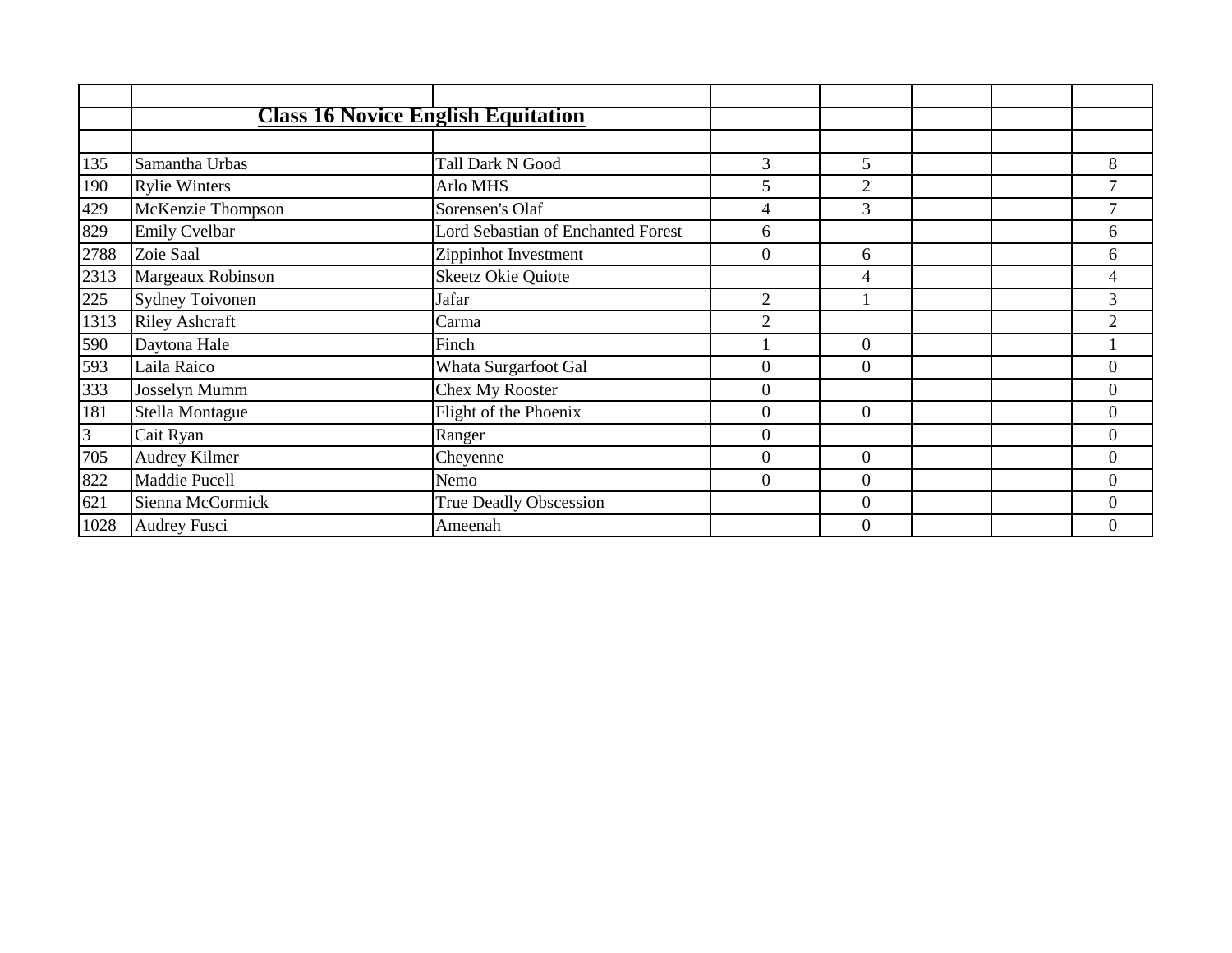|      |                           | <b>Class 17 Open English Equitation</b> |                |                |                |
|------|---------------------------|-----------------------------------------|----------------|----------------|----------------|
|      |                           |                                         |                |                |                |
| 367  | Jeannette Baker           | Gypsyland's Prince of Clover            | 5              | 6              | 11             |
| 182  | Allison Krieger           | <b>LLC</b> Serrando                     | 6              |                | 6              |
| 562  | Marley Grandini           | <b>Big Red of Thistleridge</b>          | $\overline{4}$ | $\overline{2}$ | 6              |
| 385  | <b>Hadleigh Humphries</b> | Sheza Shining Supernova                 | $\overline{3}$ | 3              | 6              |
| 597  | <b>Morgan Csontos</b>     | Zippin Along Lazy                       | $\overline{0}$ | 5              | 5              |
| 361  | <b>Kamryn Foutty</b>      | <b>Bree</b>                             | $\overline{0}$ | $\overline{4}$ | $\overline{4}$ |
| 137  | <b>Carly Baxter</b>       | <b>Heathen's Heartbreaker</b>           | $\overline{2}$ |                | $\overline{2}$ |
| 835  | Lauren Krieger            | Kareem                                  | $\mathbf{1}$   |                | $\mathbf{1}$   |
| 485  | Catie Sonnie              | <b>Two Sweet To Notice</b>              |                | $\mathbf{1}$   | $\mathbf{1}$   |
| 811  | <b>Allie Russell</b>      | <b>Kissin Me Breathless</b>             | $\overline{0}$ |                | $\overline{0}$ |
| 117  | Sara Carowick             | Willy                                   | $\overline{0}$ |                | $\overline{0}$ |
| 625  | Carly Schwartz            | Laci                                    | $\overline{0}$ |                | $\overline{0}$ |
| 357  | Juli Gilson               | Leonard                                 | scratched      |                | $\overline{0}$ |
| 614  | <b>Megan Mardis</b>       | TechniKolor Asset                       |                | scratched      | $\Omega$       |
|      |                           |                                         |                |                |                |
|      |                           | <b>Class 18 W/T HUS</b>                 |                |                |                |
|      |                           |                                         |                |                |                |
| 422  | <b>Mylie Burns</b>        | Katerina of Thistleridge                | 6              | 5              | 11             |
| 465  | Lillian Hissa             | Reis                                    | $\overline{4}$ | 3              | $\overline{7}$ |
| 219  | Kaylin Marx               | MNZ Sooo Good                           | $\theta$       | 6              | 6              |
| 958  | Caroline Markulis         | Little Britches Kat                     | 5              |                | 5              |
| 37   | Lucy Cullis               | Doc's Lil Nasty Girl                    | $\overline{2}$ | $\overline{2}$ | $\overline{4}$ |
| 228  | Hannah Muellner           | Hot Rodders Easy Jet                    |                | $\overline{4}$ | $\overline{4}$ |
| 2787 | <b>Charlette Saal</b>     | Sassy                                   | 3              | $\overline{0}$ | 3              |
| 1174 | <b>Claire Cadorette</b>   | Colby                                   | $\mathbf{1}$   | $\mathbf{0}$   | $\mathbf{1}$   |
| 417  | <b>Madison Malone</b>     | Seitz The Day                           |                | $\mathbf{1}$   | $\mathbf{1}$   |
| 4    | Reagan Lee                | Joey                                    | $\overline{0}$ |                | $\overline{0}$ |
| 6    | Sofia Giorgi              | Shamrock                                | $\overline{0}$ |                | $\overline{0}$ |
| 508  | <b>Molly Percic</b>       | Johnny                                  | $\overline{0}$ | $\overline{0}$ | $\overline{0}$ |
|      | Joselyn Olson             | Dust My Invitaiton                      |                | $\overline{0}$ | $\overline{0}$ |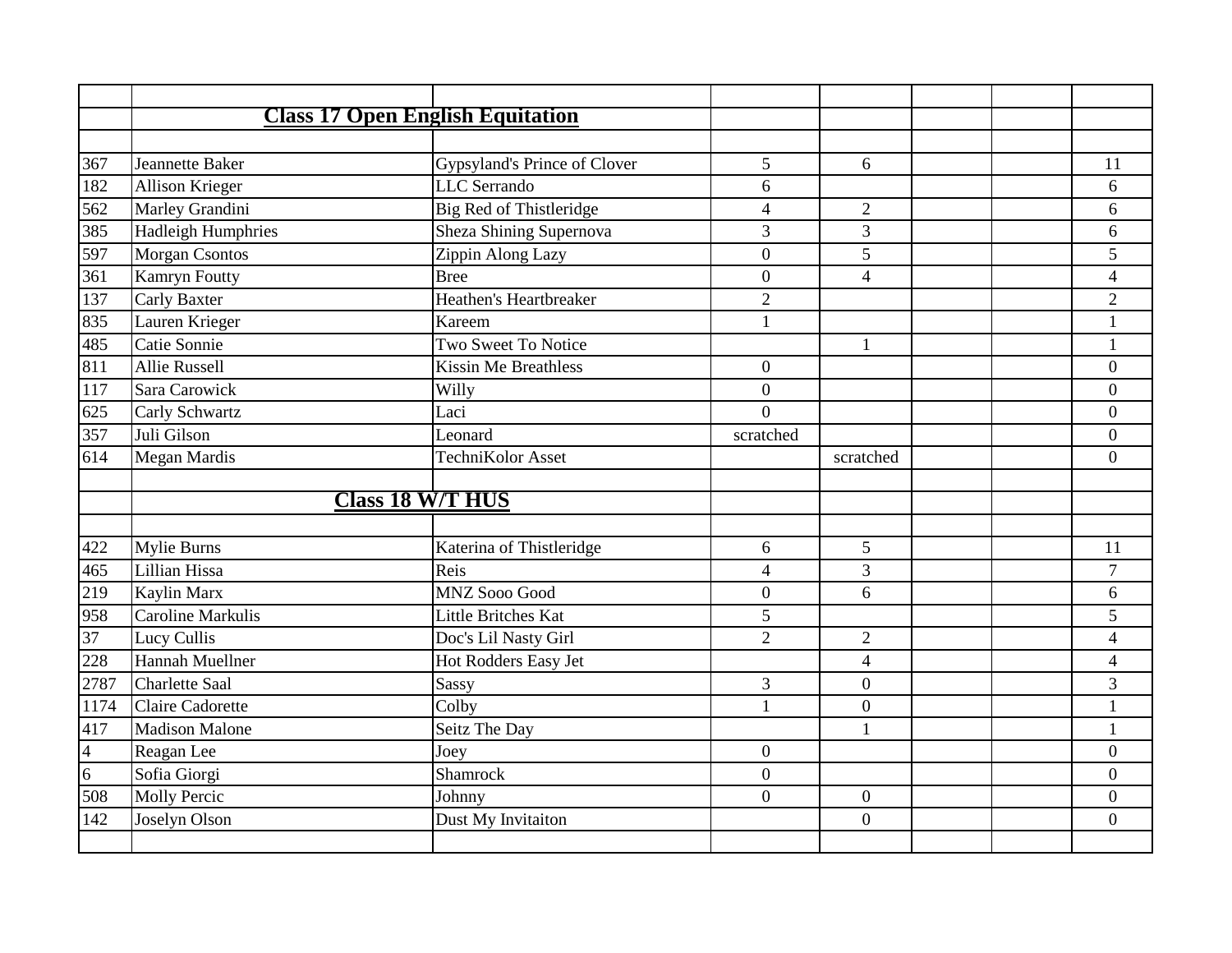|                |                        | <b>Class 19 Novice HUS</b>         |                  |                |  |                  |
|----------------|------------------------|------------------------------------|------------------|----------------|--|------------------|
|                |                        |                                    |                  |                |  |                  |
| 2788           | Zoie Saal              | Zippinhot Investment               | 6                | 4              |  | 10               |
| 135            | Samantha Urbas         | Tall Dark N Good                   | 4                | 6              |  | 10               |
| 429            | McKenzie Thompson      | Sorensen's Olaf                    | 5                | 3              |  | 8                |
| 225            | <b>Sydney Toivonen</b> | Jafar                              | 2                | 5              |  |                  |
| 190            | <b>Rylie Winters</b>   | Arlo MHS                           | 3                | $\overline{2}$ |  | 5                |
| 829            | <b>Emily Cvelbar</b>   | Lord Sebastian of Enchanted Forest |                  |                |  |                  |
| 621            | Sienna McCormick       | True Deadly Obscession             |                  |                |  |                  |
| 1313           | <b>Riley Ashcraft</b>  | Carma                              | 0                |                |  | $\overline{0}$   |
| 593            | Laila Raico            | Whata Surgarfoot Gal               | $\overline{0}$   | $\theta$       |  | $\boldsymbol{0}$ |
| 590            | Daytona Hale           | Finch                              | $\overline{0}$   | $\theta$       |  | $\overline{0}$   |
| 333            | Josselyn Mumm          | Chex My Rooster                    | $\overline{0}$   |                |  | $\overline{0}$   |
| 181            | Stella Montague        | Flight of the Phoenix              | $\Omega$         | $\Omega$       |  | $\Omega$         |
| $\overline{3}$ | Cait Ryan              | Ranger                             | $\overline{0}$   |                |  | $\overline{0}$   |
| 705            | Audrey Kilmer          | Cheyenne                           | $\Omega$         | $\Omega$       |  | $\theta$         |
| 822            | Maddie Pucell          | Nemo                               | $\boldsymbol{0}$ | $\theta$       |  | $\Omega$         |
| 2313           | Margeaux Robinson      | Skeetz Okie Quixote                |                  | $\theta$       |  | $\overline{0}$   |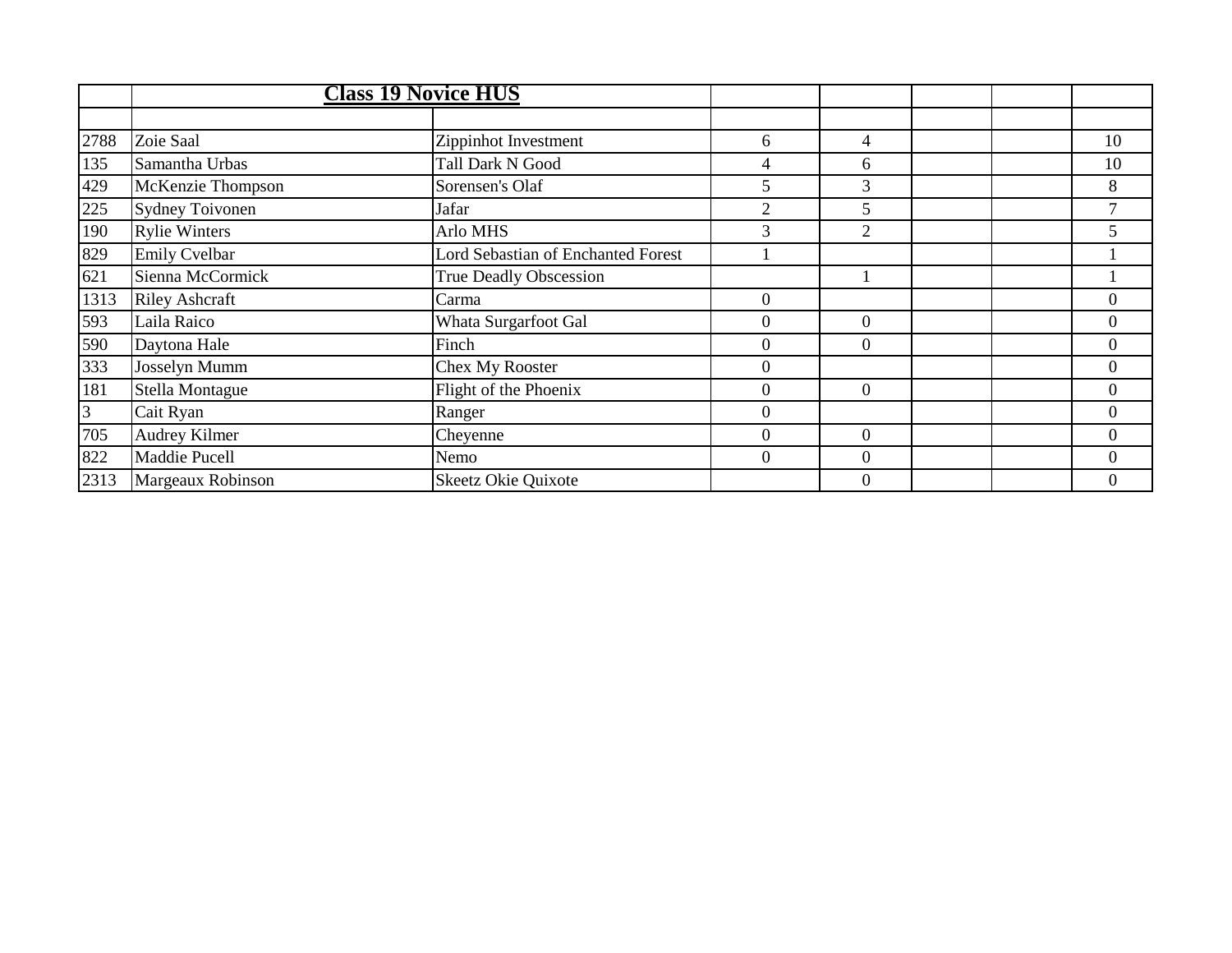|     | <b>Class 20 Open HUS</b>  |                              |                  |                |  |                          |
|-----|---------------------------|------------------------------|------------------|----------------|--|--------------------------|
|     |                           |                              |                  |                |  |                          |
| 367 | Jeannette Baker           | Gypsyland's Prince of Clover | 5                | 5              |  | 10                       |
| 385 | <b>Hadleigh Humphries</b> | Sheza Shining Supernova      | 3                | 6              |  | 9                        |
| 835 | Lauren Krieger            | Kareem                       | 6                |                |  | 6                        |
| 562 | Marley Grandini           | Big Red of Thistleridge      | $\overline{2}$   | $\overline{4}$ |  | 6                        |
| 182 | Allison Krieger           | <b>LLC</b> Serrando          | 4                |                |  | $\overline{4}$           |
| 361 | Kamryn Foutty             | <b>Bree</b>                  | $\overline{0}$   | $\mathfrak{Z}$ |  | 3                        |
| 485 | Catie Sonnie              | Two Sweet To Notice          |                  | $\overline{2}$ |  | $\overline{2}$           |
| 137 | Carly Baxter              | Heathen's Heartbreaker       |                  |                |  |                          |
| 597 | Morgan Csontos            | Zippin Along Lazy            | $\overline{0}$   | $\mathbf{1}$   |  | $\mathbf{1}$             |
| 357 | Juli Gilson               | Leonard                      | $\boldsymbol{0}$ |                |  | $\overline{0}$           |
| 811 | Allie Russell             | <b>Kissin Me Breathless</b>  | $\boldsymbol{0}$ |                |  | $\boldsymbol{0}$         |
| 117 | Sara Carowick             | Willy                        | $\overline{0}$   |                |  | $\overline{0}$           |
| 625 | Carly Schwartz            | Laci                         | $\overline{0}$   |                |  | $\overline{0}$           |
| 614 | <b>Megan Mardis</b>       | TechniKolor Asset            |                  | scratch        |  | $\overline{0}$           |
|     |                           |                              |                  |                |  |                          |
|     | <b>Class 21 Leadline</b>  |                              |                  |                |  |                          |
|     |                           |                              |                  |                |  |                          |
| 110 | Ava Cadorette             | Colby                        | 6                | 6              |  | 12                       |
| 16  | Lorelei Bissuti           | Prayer of Hope               | 4                | $\overline{4}$ |  | 8                        |
| 140 | <b>Remington Raines</b>   | <b>Butter</b>                | $\sqrt{2}$       | 5              |  | $\overline{7}$           |
| 411 | Savannah Allison          | MNZ Sooo Good                | 5                |                |  | 5                        |
| 315 | <b>Chester Kartley</b>    | <b>Sunquests King Pin</b>    | $\mathbf{1}$     | 3              |  | $\overline{\mathcal{L}}$ |
| 924 | Savannah Rowley           | Taylor's Tiempo              | 3                |                |  | 3                        |
| 345 | <b>Jackson Olson</b>      | <b>Skips Rebellion</b>       |                  | $\overline{2}$ |  | $\overline{2}$           |
| 420 | Eric Hennessey            | Bella                        |                  | $\mathbf{1}$   |  |                          |
| 513 | Luke Kontos               | <b>Shez Willy Pretty</b>     | scratched        |                |  | $\overline{0}$           |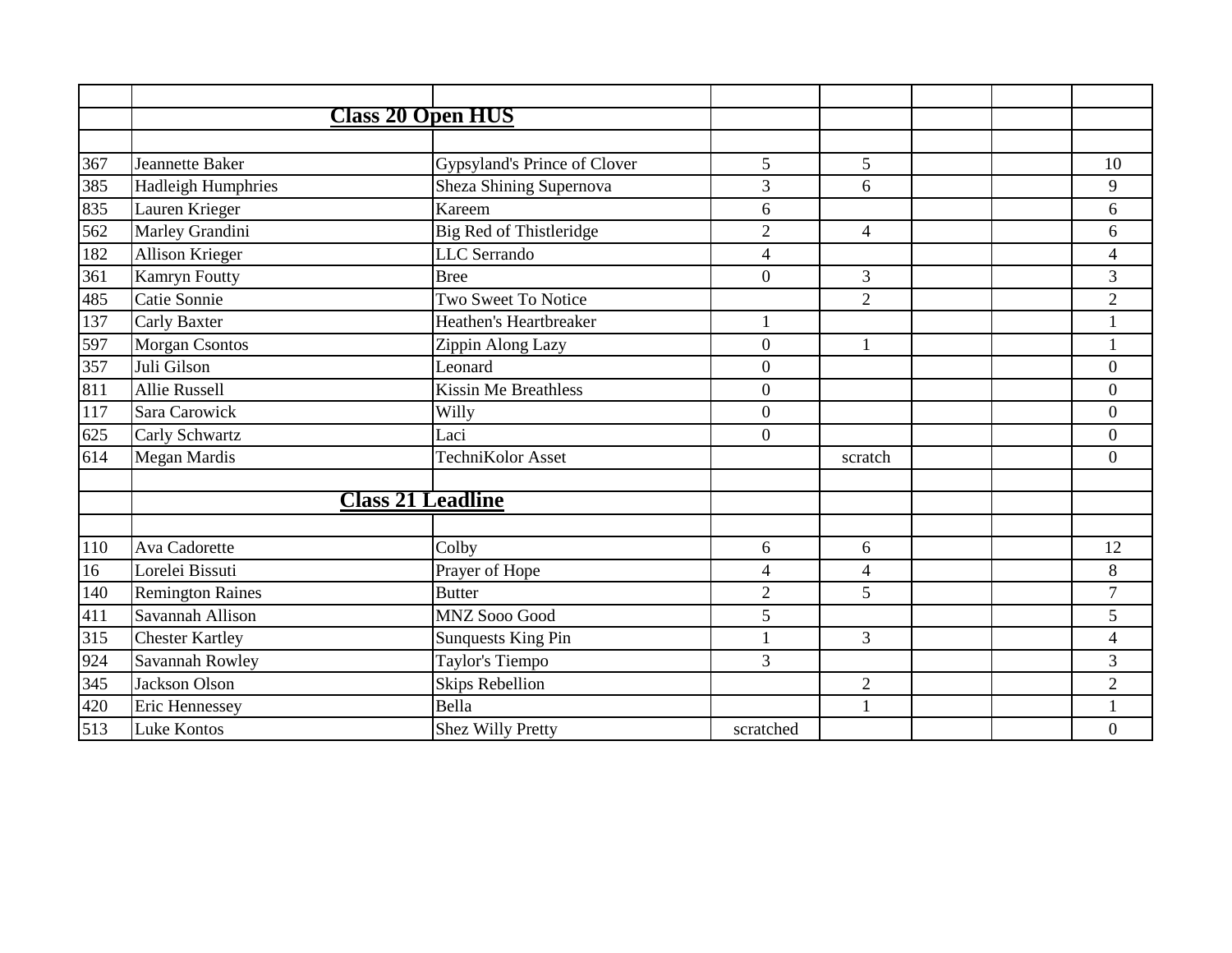|      |                           | <b>Class 22 Open/Novice Discipline Rail</b> |                  |                  |  |                  |
|------|---------------------------|---------------------------------------------|------------------|------------------|--|------------------|
|      |                           |                                             |                  |                  |  |                  |
| 367  | Jeannette Baker open      | Gypsyland's Prince of Clover                | 6                | $\theta$         |  | 6                |
| 333  | Josselyn Mumm - novice    | <b>Chex My Rooster</b>                      | 5                |                  |  | 6                |
| 597  | <b>Morgan Csontos</b>     | Zippin Along Lazy                           | 3                | 3                |  | 6                |
| 593  | Laila Raico               | Whata Surgarfoot Gal                        | $\overline{0}$   | 6                |  | 6                |
| 385  | <b>Hadleigh Humphries</b> | Sheza Shining Supernova                     | $\overline{0}$   | 5                |  | 5                |
| 137  | Carly Baxter - open       | Heathen's Heartbreaker                      | 4                |                  |  | $\overline{4}$   |
| 135  | Samantha Urbas            | <b>Tall Dark N Good</b>                     | $\overline{2}$   | $\overline{2}$   |  | 4                |
| 562  | Marley Grandini           | Big Red of Thistleridge                     | $\boldsymbol{0}$ | 4                |  | 4                |
| 2788 | Zoie Saal                 | Zippinhot Investment                        |                  | $\boldsymbol{0}$ |  |                  |
| 1313 | <b>Riley Ashcraft</b>     | Carma                                       | $\overline{0}$   |                  |  | $\overline{0}$   |
| 826  | <b>Elaine Kartley</b>     | <b>Sunquests King Pin</b>                   | $\Omega$         |                  |  | $\boldsymbol{0}$ |
| 621  | Sienna McCormick          | True Deadly Obsession                       | $\overline{0}$   | $\overline{0}$   |  | $\overline{0}$   |
| 829  | <b>Emily Cvelbar</b>      | <b>Lord Sebastian of Enchanted Forest</b>   | $\overline{0}$   |                  |  | $\boldsymbol{0}$ |
| 419  | McKenzie Thompson         | Sorensen's Olaf                             | $\Omega$         | $\Omega$         |  | $\overline{0}$   |
| 590  | Daytona Hale              | Finch                                       | $\Omega$         | $\Omega$         |  | $\overline{0}$   |
| 181  | Stella Montague           | Flight of the Phoenix                       | $\boldsymbol{0}$ |                  |  | $\boldsymbol{0}$ |
| 625  | Carly Schwartz            | Laci                                        | $\overline{0}$   |                  |  | $\overline{0}$   |
| 705  | Audrey Kilmer             | Cheyenne                                    | $\Omega$         | $\overline{0}$   |  | $\overline{0}$   |
| 225  | <b>Sydney Toivonen</b>    | Jafar                                       | $\Omega$         | $\Omega$         |  | $\boldsymbol{0}$ |
| 614  | Megan Mardis              | TechniKolor Asset                           |                  | scratched        |  | $\overline{0}$   |
| 214  | <b>Bonnie Kuhn</b>        | HOLDEN ALL DA ACES                          |                  | scratched        |  | $\boldsymbol{0}$ |
| 361  | Kamryn Foutty             | <b>Bree</b>                                 |                  | $\Omega$         |  | $\overline{0}$   |
| 444  | Jayla Smith               | Clay Guns Red Gin                           |                  | $\mathbf{0}$     |  | $\boldsymbol{0}$ |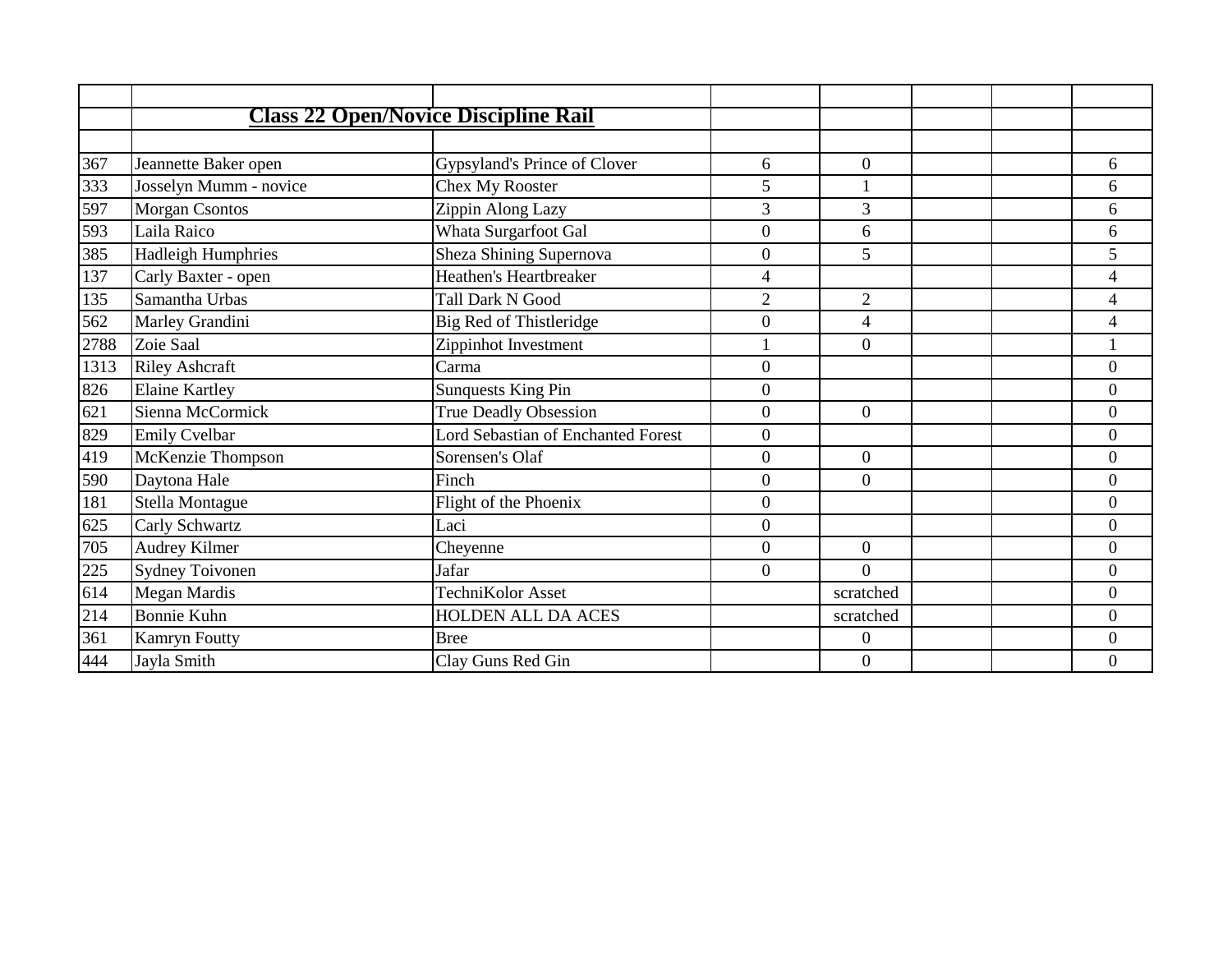|      | <b>Class 23 W/T Western Horsemanship</b> |                          |                |                |  |                |
|------|------------------------------------------|--------------------------|----------------|----------------|--|----------------|
|      |                                          |                          |                |                |  |                |
| 1174 | <b>Claire Cadorette</b>                  | Colby                    | 6              | 5              |  | 11             |
| 2787 | <b>Charlette Saal</b>                    | Sassy                    | $\overline{0}$ | 6              |  | 6              |
| 422  | <b>Mylie Burns</b>                       | Katerina of Thistleridge | 5              | $\Omega$       |  | 5              |
| 465  | Lillian Hissa                            | Reis                     | 4              | $\Omega$       |  |                |
| 37   | Lucy Cullis                              | Doc's Lil Nasty Girl     | 3              |                |  | 4              |
| 427  | Hayden Lang                              | Roses Awarded            | $\overline{2}$ | $\overline{2}$ |  | 4              |
| 219  | Kaylin Marx                              | MNZ Sooo Good            | $\overline{0}$ | 4              |  | $\overline{4}$ |
| 103  | Josephine Raines                         | Anywhere After Me        | $\Omega$       | 3              |  | 3              |
| 588  | Sierra Hale                              | Heaven's Echo            |                | $\theta$       |  |                |
| 101  | Logan Workman                            | Alert The Press DFM      | $\Omega$       | $\Omega$       |  | $\overline{0}$ |
| 508  | <b>Molly Percic</b>                      | Johnny                   | $\overline{0}$ | $\Omega$       |  | $\overline{0}$ |
| 228  | Hannah Muellner                          | Hot Rodders Easy Jet     |                | $\overline{0}$ |  | $\overline{0}$ |
| 32   | <b>Kasey Cox</b>                         | Bella                    |                | $\Omega$       |  | $\Omega$       |
| 142  | Joselyn Olson                            | Dust My Invitation       |                | $\theta$       |  |                |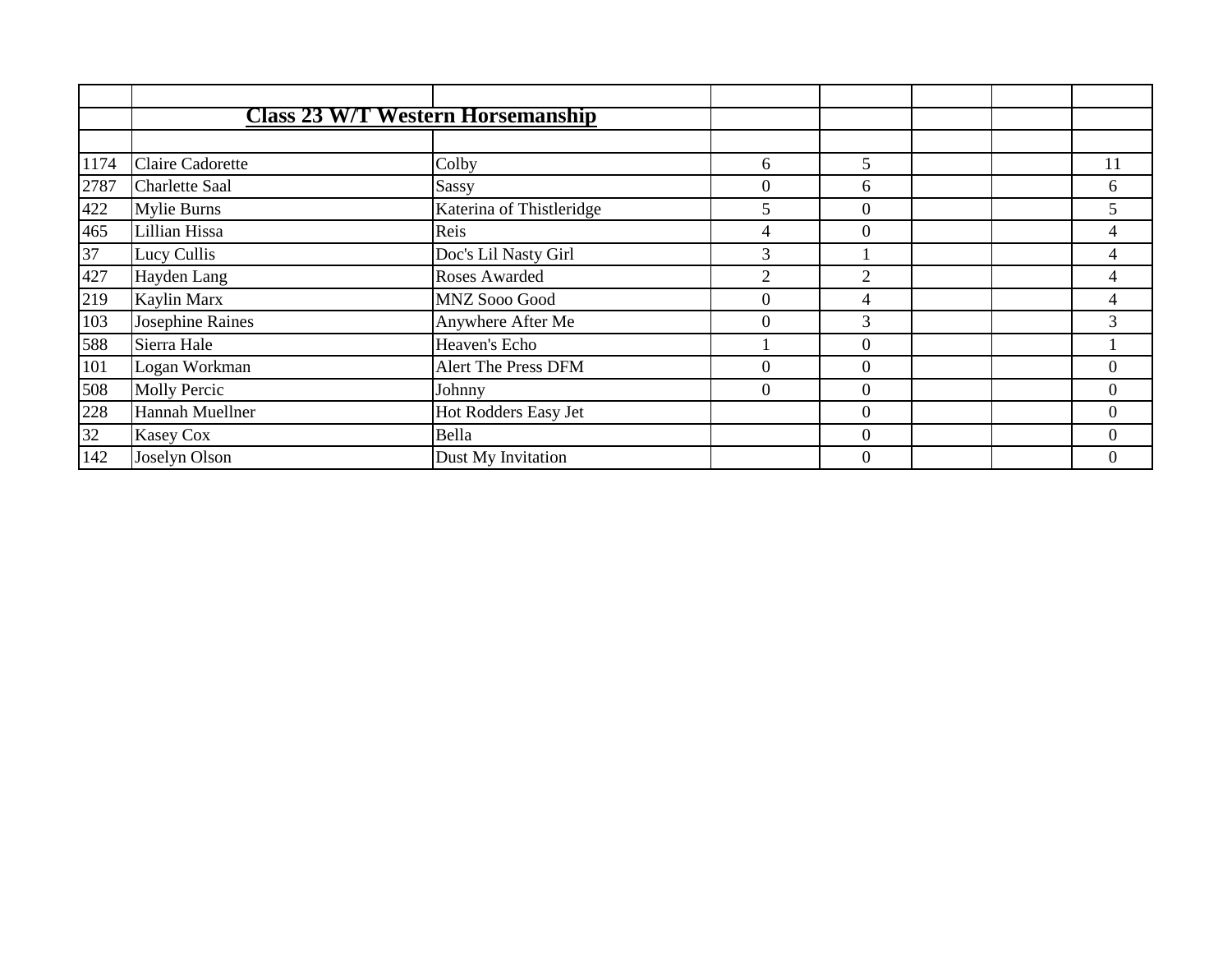|      | <b>Class 24 Novice Western Horsemanship</b> |                                           |                  |                  |  |                  |
|------|---------------------------------------------|-------------------------------------------|------------------|------------------|--|------------------|
|      |                                             |                                           |                  |                  |  |                  |
| 429  | McKenzie Thompson                           | Sorensen's Olaf                           | 6                | 6                |  | 12               |
| 2788 | Zoie Saal                                   | Zippinhot Investment                      | 5                | 5                |  | 10               |
| 135  | Samantha Urbas                              | <b>Tall Dark N Good</b>                   | 4                |                  |  | 5                |
| 190  | <b>Rylie Winters</b>                        | Arlo MHS                                  | scratched        | 4                |  | 4                |
| 333  | Josselyn Mumm                               | <b>Chex My Rooster</b>                    | 3                |                  |  | 3                |
| 2313 | Margeaux Robinson                           | <b>Skeets Okie Quixote</b>                |                  | 3                |  | $\overline{3}$   |
| 225  | <b>Sydney Toivonen</b>                      | Jafar                                     | 2                | $\theta$         |  | $\overline{2}$   |
| 593  | Laila Raico                                 | Whata Surgarfoot Gal                      | $\Omega$         | 2                |  | 2                |
| 621  | Sienna McCormick                            | <b>True Deadly Obsession</b>              |                  | $\Omega$         |  |                  |
| 1313 | <b>Riley Ashcraft</b>                       | Carma                                     | $\Omega$         |                  |  | $\overline{0}$   |
| 829  | <b>Emily Cvelbar</b>                        | <b>Lord Sebastian of Enchanted Forest</b> | $\overline{0}$   |                  |  | $\boldsymbol{0}$ |
| 590  | Daytona Hale                                | Finch                                     | $\boldsymbol{0}$ | $\theta$         |  | $\boldsymbol{0}$ |
| 444  | Jayla Smith                                 | Play Guns Red Gin                         | $\overline{0}$   | $\theta$         |  | $\overline{0}$   |
| 705  | Audrey Kilmer                               | Cheyenne                                  | $\Omega$         | $\Omega$         |  | $\overline{0}$   |
| 606  | Claire Welder                               | <b>GGR Deuce Coupe</b>                    | scratched        |                  |  | $\overline{0}$   |
| 1028 | <b>Audrey Fusci</b>                         | Ameenah                                   |                  | $\overline{0}$   |  | $\boldsymbol{0}$ |
| 760  | Alex Hurley                                 | sockettsdynamo                            |                  | $\boldsymbol{0}$ |  | $\overline{0}$   |
| 822  | Maddie Pucell                               | Nemo                                      |                  | $\Omega$         |  | $\overline{0}$   |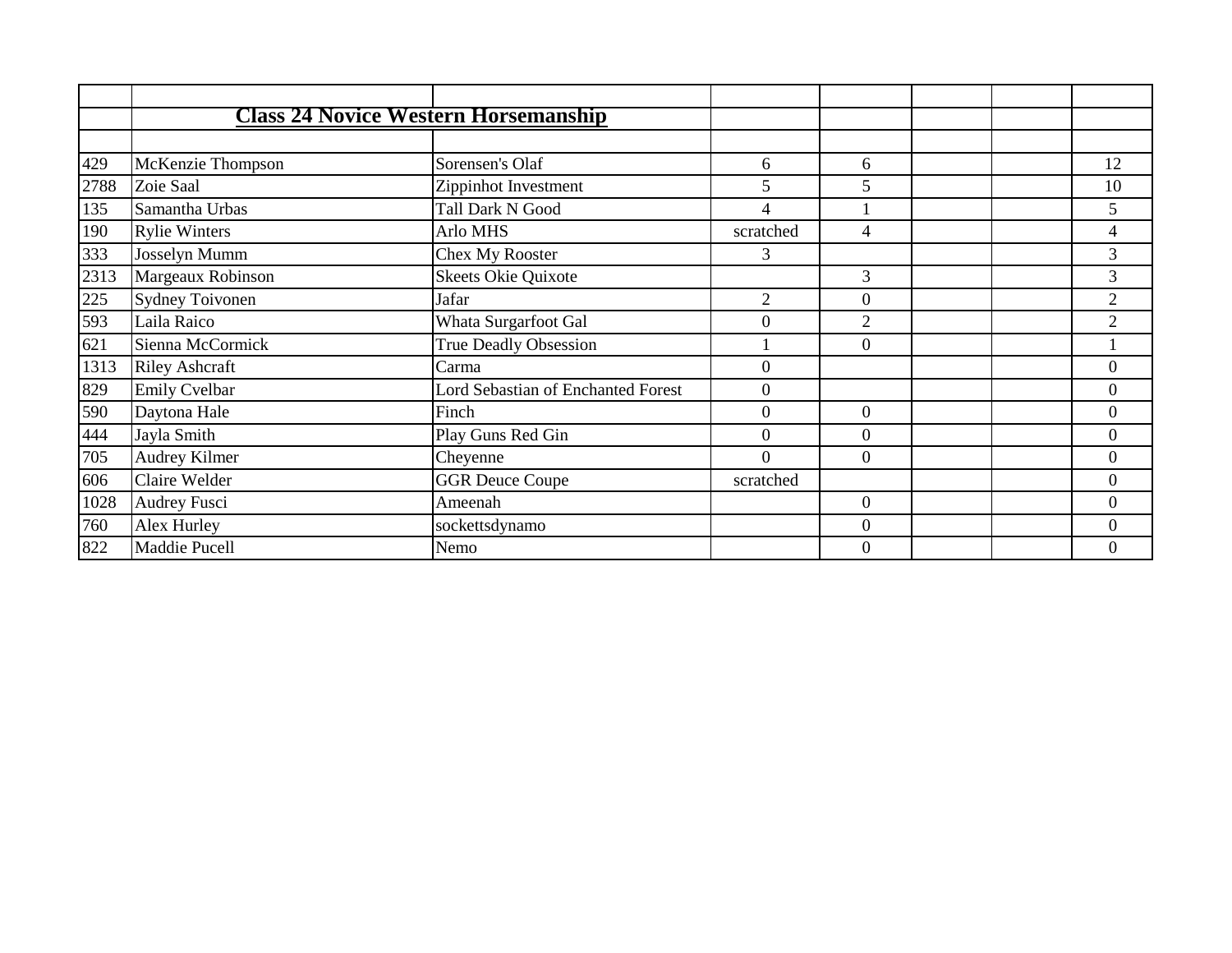|      |                           | <b>Class 25 Open Western Horsemanship</b> |                |                  |                |
|------|---------------------------|-------------------------------------------|----------------|------------------|----------------|
|      |                           |                                           |                |                  |                |
| 562  | Marley Grandini           | Big Red of Thistleridge                   | 6              | 5                | 11             |
| 367  | <b>Jeannette Baker</b>    | Gypsyland's Prince of Clover              | 5              | scratched        | 5              |
| 137  | <b>Carly Baxter</b>       | Heathen's Heartbreaker                    | $\overline{4}$ |                  | $\overline{4}$ |
| 597  | <b>Morgan Csontos</b>     | Zippin Along Lazy                         | $\overline{0}$ | $\overline{4}$   | $\overline{4}$ |
| 835  | Lauren Krieger            | Kareem                                    | 3              |                  | 3              |
| 242  | Jaimie Olson              | Dust My Invitation                        |                | 3                | 3              |
| 625  | Carly Schwartz            | Laci                                      | $\overline{2}$ |                  | $\overline{2}$ |
| 385  | <b>Hadleigh Humphries</b> | Sheza Shining Supernova                   | scratched      | 2                | $\overline{2}$ |
| 811  | <b>Allie Russell</b>      | <b>Kissin Me Breathless</b>               |                |                  | $\mathbf{1}$   |
| 361  | <b>Kamryn Foutty</b>      | <b>Bree</b>                               | $\overline{0}$ | $\mathbf{1}$     | $\mathbf{1}$   |
| 827  | <b>Catherine Jones</b>    | Kobe Wisley Zippin                        | $\overline{0}$ |                  | $\overline{0}$ |
| 117  | Sara Carowick             | Willy                                     | $\Omega$       |                  | $\Omega$       |
| 357  | Juli Gilson               | Leonard                                   | scratched      |                  | $\overline{0}$ |
| 614  | Meghan Mardis             | TechniKolor Asset                         |                | scratched        | $\Omega$       |
| 214  | <b>Bonnie Kuhn</b>        | HOLDEN ALL DA ACES                        |                | scratched        | $\overline{0}$ |
|      |                           |                                           |                |                  |                |
|      |                           | <b>Class 26 W/T Western Pleasure</b>      |                |                  |                |
| 219  | Kaylin Marx               | MNZ Sooo Good                             | 6              | 6                | 12             |
| 1174 | <b>Claire Cadorette</b>   | Colby                                     | 4              | $\overline{4}$   | 8              |
| 427  | Hayden Lang               | Roses Awarded                             | $\overline{3}$ | 5                | 8              |
| 465  | Lillian Hissa             | Reis                                      | $\overline{5}$ | $\overline{0}$   | 5              |
| 422  | Mylie Burns               | Katerina of Thistleridge                  | $\overline{2}$ | 3                | 5              |
| 37   | Lucy Cullis               | Doc's Lil Nasty Girl                      | 1              | $\mathbf{1}$     | $\overline{2}$ |
| 2787 | <b>Charlette Saal</b>     | Sassy                                     | $\overline{0}$ | $\overline{2}$   | $\overline{2}$ |
| 588  | Sierra Hale               | Heaven's Echo                             | $\overline{0}$ | $\overline{0}$   | $\overline{0}$ |
| 508  | <b>Molly Percic</b>       | Johnny                                    | $\overline{0}$ | $\overline{0}$   | $\overline{0}$ |
| 228  | Hannah Muellner           | Hot Rodders Easy Jet                      |                | $\overline{0}$   | $\overline{0}$ |
| 32   | Kasey Cox                 | Bella                                     |                | $\overline{0}$   | $\overline{0}$ |
|      | Joselyn Olson             | Dust My Invitation                        |                | $\boldsymbol{0}$ | $\overline{0}$ |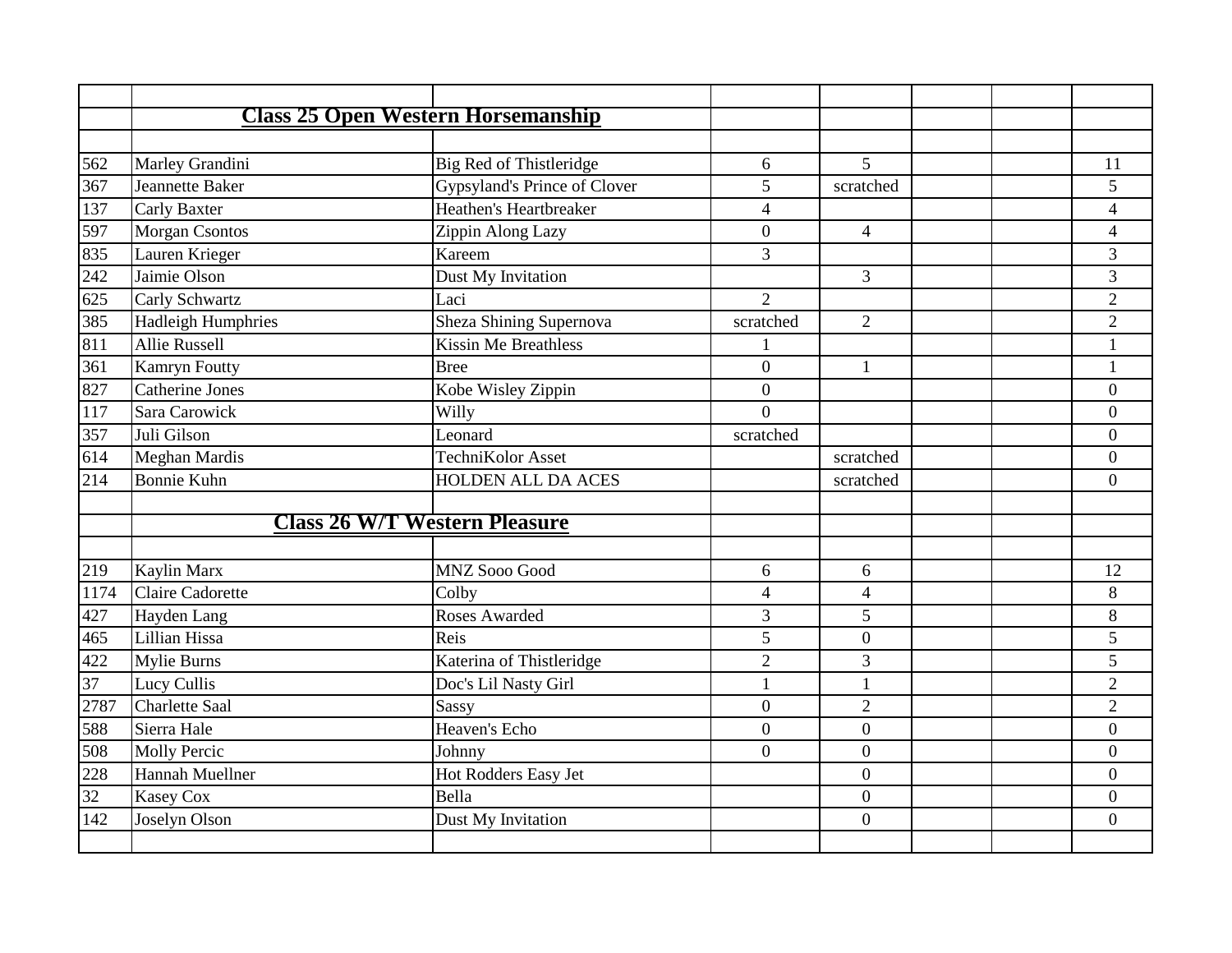|      |                        | <b>Class 27 W/T Golf Ball &amp; Spoon</b> |                  |                |  |                         |
|------|------------------------|-------------------------------------------|------------------|----------------|--|-------------------------|
|      |                        |                                           |                  |                |  |                         |
| 291  | Kaylin Marx            | <b>MNZ Sooo Good</b>                      | 6                | 5              |  | 11                      |
| 37   | Lucy Cullis            | Doc's Lil Nasty Girl                      | $\overline{4}$   | 3              |  | $\overline{7}$          |
| 427  | Hayden Lang            | Roses Awarded                             | 1                | 6              |  | $\overline{7}$          |
| 1174 | Claire Cadorette       | Colby                                     | 5                | $\overline{0}$ |  | 5                       |
| 508  | <b>Molly Percic</b>    | Johnny                                    | 3                | 1              |  | $\overline{\mathbf{4}}$ |
| 2787 | <b>Charlette Saal</b>  | Sassy                                     | $\overline{0}$   | $\overline{4}$ |  | $\overline{4}$          |
| 588  | Sierra Hale            | Heaven's Echo                             | $\overline{c}$   | $\overline{0}$ |  | $\overline{c}$          |
| 103  | Josephine Raines       | Anywhere After Me                         | $\overline{0}$   | $\overline{2}$ |  | $\overline{2}$          |
| 5    | Sofia Giorgi           | Joey                                      | $\Omega$         |                |  | $\overline{0}$          |
| 101  | Logan Workman          | <b>Alert The Press DFM</b>                | scratched        | $\overline{0}$ |  | $\overline{0}$          |
| 228  | Hannah Mueller         | Hotrodders Easy Jet                       |                  | $\overline{0}$ |  | $\overline{0}$          |
| 32   | <b>Kasey Cox</b>       | Bella                                     |                  | $\overline{0}$ |  | $\overline{0}$          |
| 142  | Joselyn Olson          | Dust My Invitation                        |                  | $\overline{0}$ |  | $\overline{0}$          |
|      |                        |                                           |                  |                |  |                         |
|      |                        | <b>Class 28 Novice Western Pleasure</b>   |                  |                |  |                         |
|      |                        |                                           |                  |                |  |                         |
| 429  | McKenzie Thompson      | Sorensen's Olaf                           | 6                | $\overline{2}$ |  | 8                       |
| 225  | <b>Sydney Toivonen</b> | Jafar                                     | 3                | 5              |  | 8                       |
| 2788 | Zoie Saal              | Zippinhot Investment                      | $\overline{4}$   | 3              |  | $\overline{7}$          |
| 135  | Samantha Urbas         | <b>Tall Dark N Good</b>                   | $\overline{2}$   | $\overline{4}$ |  | 6                       |
| 2313 | Margeaux Robinson      | Skeez Okie Quixote                        |                  | 6              |  | 6                       |
| 829  | <b>Emily Cvelbar</b>   | <b>Lord Sebastian of Enchanted Forest</b> | 5                |                |  | 5                       |
| 705  | Audrey Kilmer          | Cheyenne                                  | 1                | 1              |  | $\overline{2}$          |
| 1313 | <b>Riley Ashcraft</b>  | Carma                                     | $\boldsymbol{0}$ |                |  | $\overline{0}$          |
| 621  | Sienna McCormick       | <b>True Deadly Obsession</b>              | $\overline{0}$   | $\overline{0}$ |  | $\overline{0}$          |
| 1028 | Audrey Fusci           | Ameenah                                   |                  | $\overline{0}$ |  | $\theta$                |
| 822  | Maddie Pucell          | Nemo                                      |                  | $\overline{0}$ |  | $\overline{0}$          |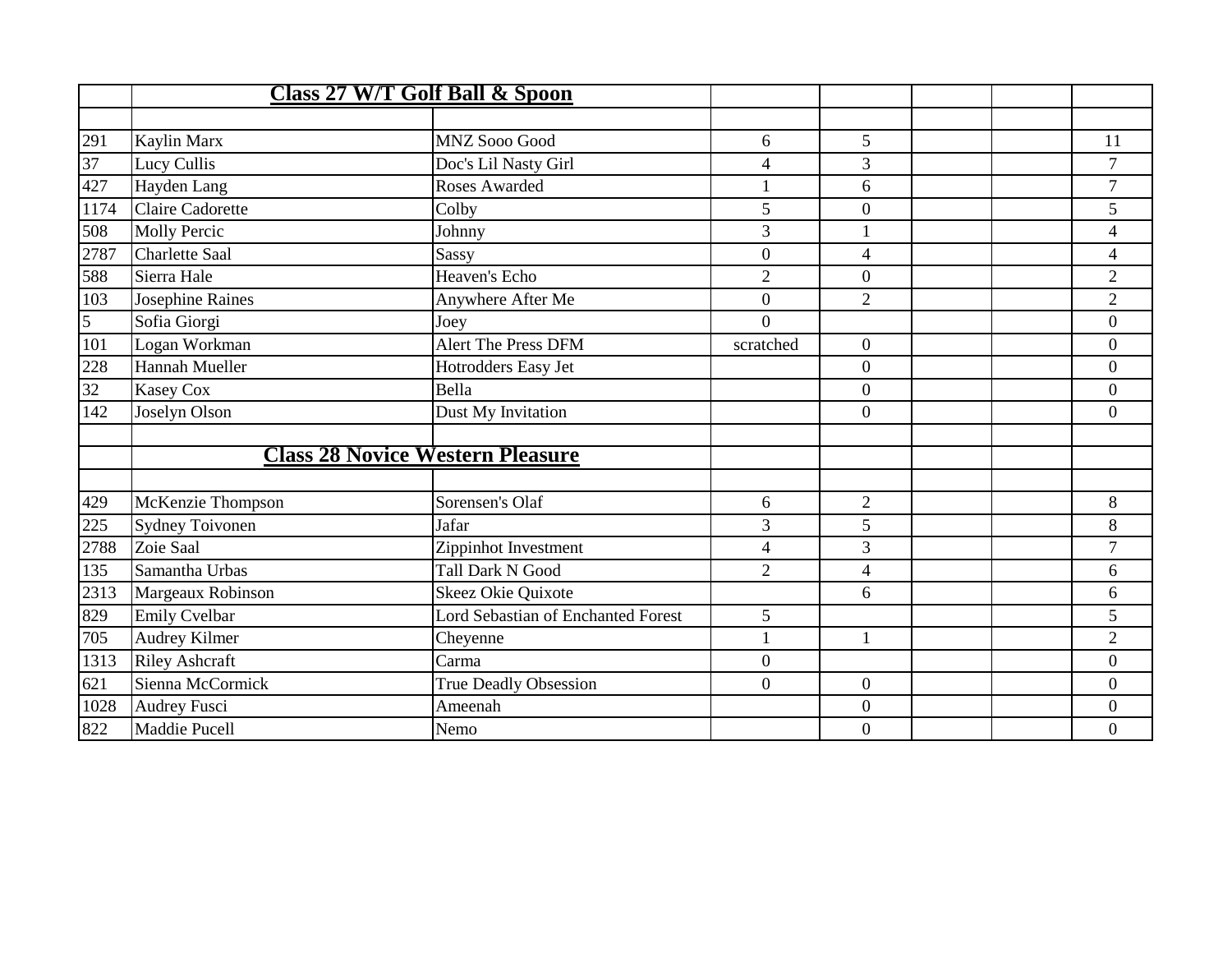|                | <b>Class 29 Open Western Pleasure</b>       |                              |                  |                |  |                          |
|----------------|---------------------------------------------|------------------------------|------------------|----------------|--|--------------------------|
|                |                                             |                              |                  |                |  |                          |
| 835            | Lauren Krieger                              | Kareem                       | 6                |                |  | 6                        |
| 367            | Jeannette Baker                             | Gypsyland's Prince of Clover | 5                | scratched      |  | 5                        |
| 562            | Marley Grandini                             | Big Red of Thistleridge      | $\overline{3}$   | $\overline{2}$ |  | 5                        |
| 137            | <b>Carly Baxter</b>                         | Heathen's Heartbreaker       | 4                |                |  | $\overline{\mathcal{A}}$ |
| 385            | <b>Hadleigh Humphries</b>                   | Sheza Shining Supernova      | scratched        | 3              |  | 3                        |
| 625            | Carly Schwartz                              | Laci                         | $\overline{2}$   |                |  | $\overline{2}$           |
| 117            | Sara Carowick                               | Willy                        |                  |                |  |                          |
| 361            | <b>Kamryn Foutty</b>                        | <b>Bree</b>                  | $\boldsymbol{0}$ |                |  |                          |
| 827            | Catherine Jones                             | Kobe Wisley Zippin           | $\overline{0}$   |                |  | $\overline{0}$           |
| 811            | <b>Allie Russell</b>                        | <b>Kissin Me Breathless</b>  | $\Omega$         |                |  | $\overline{0}$           |
| 357            | Juli Gilson                                 | Leonard                      | scratched        |                |  | $\overline{0}$           |
| 614            | <b>Megan Mardis</b>                         | TechniKolor Asset            |                  | scratched      |  | $\theta$                 |
|                |                                             |                              |                  |                |  |                          |
|                | <b>Class 30 W/T Equitation over X-Rails</b> |                              |                  |                |  |                          |
|                |                                             |                              |                  |                |  |                          |
| 37             | Lucy Cullis                                 | Doc's Lil Nasty Girl         | 6                | 3              |  | 9                        |
| 422            | <b>Mylie Burns</b>                          | Katerina of Thistleridge     | 4                | $\overline{4}$ |  | 8                        |
| 958            | Caroline Markulis                           | Little Britches Kat          | 5                |                |  | 5                        |
| $\overline{4}$ | Reagan Lee                                  | Joey                         | 3                |                |  | 3                        |
| 465            | Lillian Hissa                               | Reis                         | <b>DQ</b>        | $\overline{2}$ |  | $\overline{2}$           |
| 417            | <b>Madison Malone</b>                       | Seize The Day                |                  |                |  |                          |
| $\overline{5}$ | Sofia Giorgi                                | Joey                         | <b>DQ</b>        |                |  | $\boldsymbol{0}$         |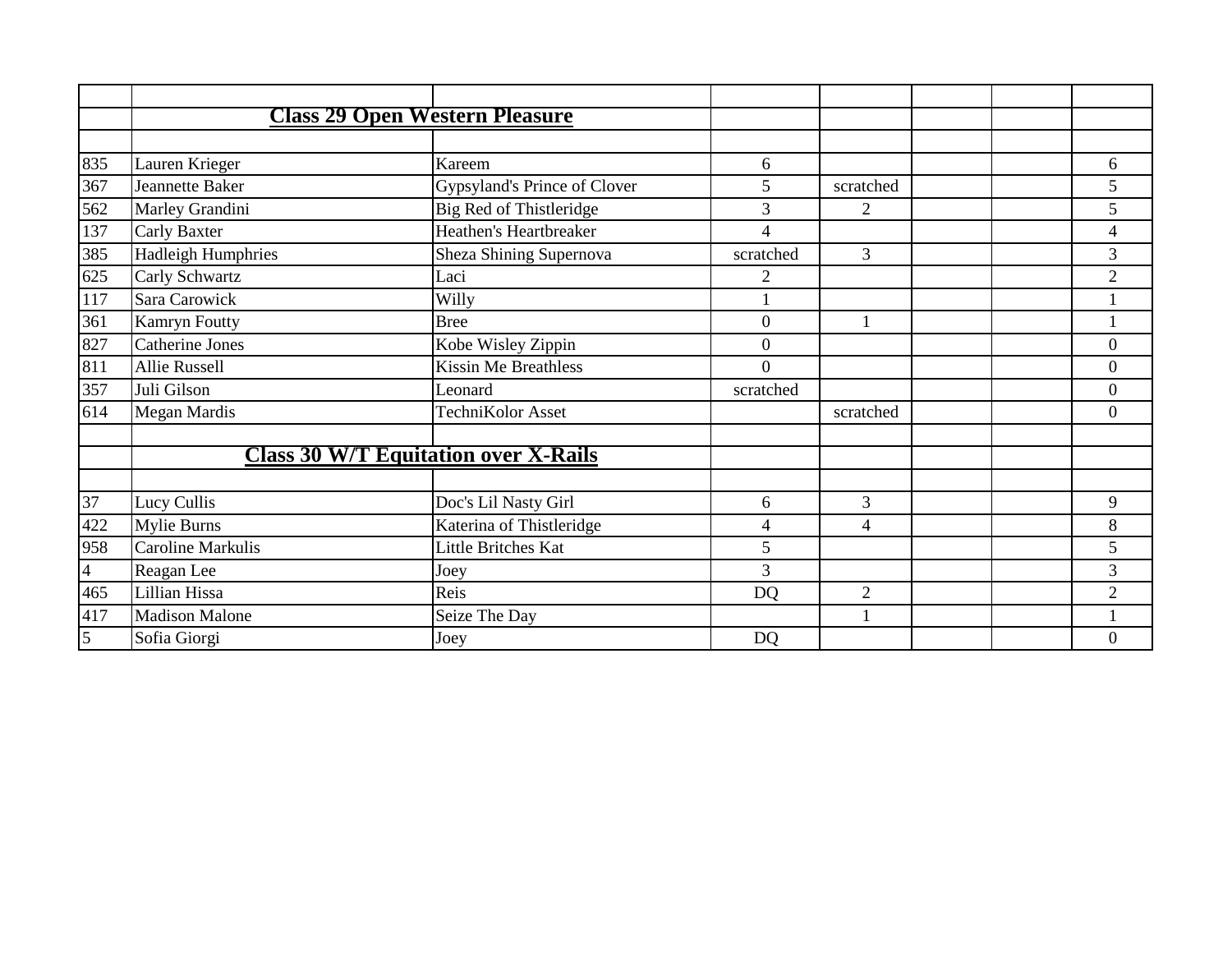|                |                           | <b>Class 31 W/T Working Hunter over X-Rails</b>   |                |                |  |                |
|----------------|---------------------------|---------------------------------------------------|----------------|----------------|--|----------------|
|                |                           |                                                   |                |                |  |                |
| 465            | Lillian Hissa             | Reis                                              | 5              | $\overline{4}$ |  | 9              |
| 958            | <b>Caroline Markulis</b>  | <b>Little Britches Kat</b>                        | 6              |                |  | 6              |
| 422            | <b>Mylie Burns</b>        | Katerina of Thistleridge                          | $\overline{4}$ | $\mathbf{1}$   |  | 5              |
| 37             | Lucy Cullis               | Doc's Lil Nasty Girl                              | $\overline{2}$ | 3              |  | 5              |
| $\overline{4}$ | Reagan Lee                | Joey                                              | 3              |                |  | $\overline{3}$ |
| 417            | <b>Madison Malone</b>     | Seize The Day                                     |                | $\overline{2}$ |  | $\overline{2}$ |
| 5              | Sofia Giorgi              | Joey                                              | <b>DQ</b>      |                |  | $\overline{0}$ |
|                |                           |                                                   |                |                |  |                |
|                |                           | <b>Class 32 W/T/C Equitation over X-Rails</b>     |                |                |  |                |
|                |                           |                                                   |                |                |  |                |
| 225            | <b>Sydney Toivonen</b>    | Jafar                                             | 5              | 5              |  | 10             |
| 429            | McKenzie Thompson         | Sorensen's Olaf                                   | 3              | $\overline{4}$ |  | 7              |
| 385            | <b>Hadleigh Humphries</b> | Sheza Shining Supernova                           | 6              |                |  | 6              |
| 705            | Audrey Kilmer             | Cheyenne                                          | $\overline{4}$ | $\overline{2}$ |  | 6              |
| 135            | Samantha Urbas            | <b>Tall Dark N Good</b>                           | 1              | $\overline{3}$ |  | 4              |
| 829            | <b>Emily Cvelbar</b>      | <b>Lord Sebastian of Enchanted Forest</b>         | $\overline{2}$ |                |  | $\overline{2}$ |
| 190            | <b>Rylie Winters</b>      | Arlo MHS                                          | <b>DQ</b>      | $\mathbf{1}$   |  |                |
|                |                           |                                                   |                |                |  |                |
|                |                           | <b>Class 33 W/T/C Working Hunter over X-Rails</b> |                |                |  |                |
|                |                           |                                                   |                |                |  |                |
| 429            | McKenzie Thompson         | Sorensen's Olaf                                   | 5              | 5              |  | 10             |
| 385            | <b>Hadleigh Humphries</b> | Sheza Shining Supernova                           | 6              |                |  | 6              |
| 190            | <b>Rylie Winters</b>      | Arlo MHS                                          | 3              | $\overline{2}$ |  | 5              |
| 135            | Samantha Urbas            | <b>Tall Dark N Good</b>                           | $\overline{2}$ | 3              |  | 5              |
| 829            | <b>Emily Cvelbar</b>      | <b>Lord Sebastian of Enchanted Forest</b>         | $\overline{4}$ |                |  | 4              |
| 705            | Audrey Kilmer             | Cheyenne                                          | <b>DO</b>      | $\overline{4}$ |  | 4              |
| 225            | <b>Sydney Toivonen</b>    | Jafar                                             | <b>DO</b>      | <b>DO</b>      |  | $\overline{0}$ |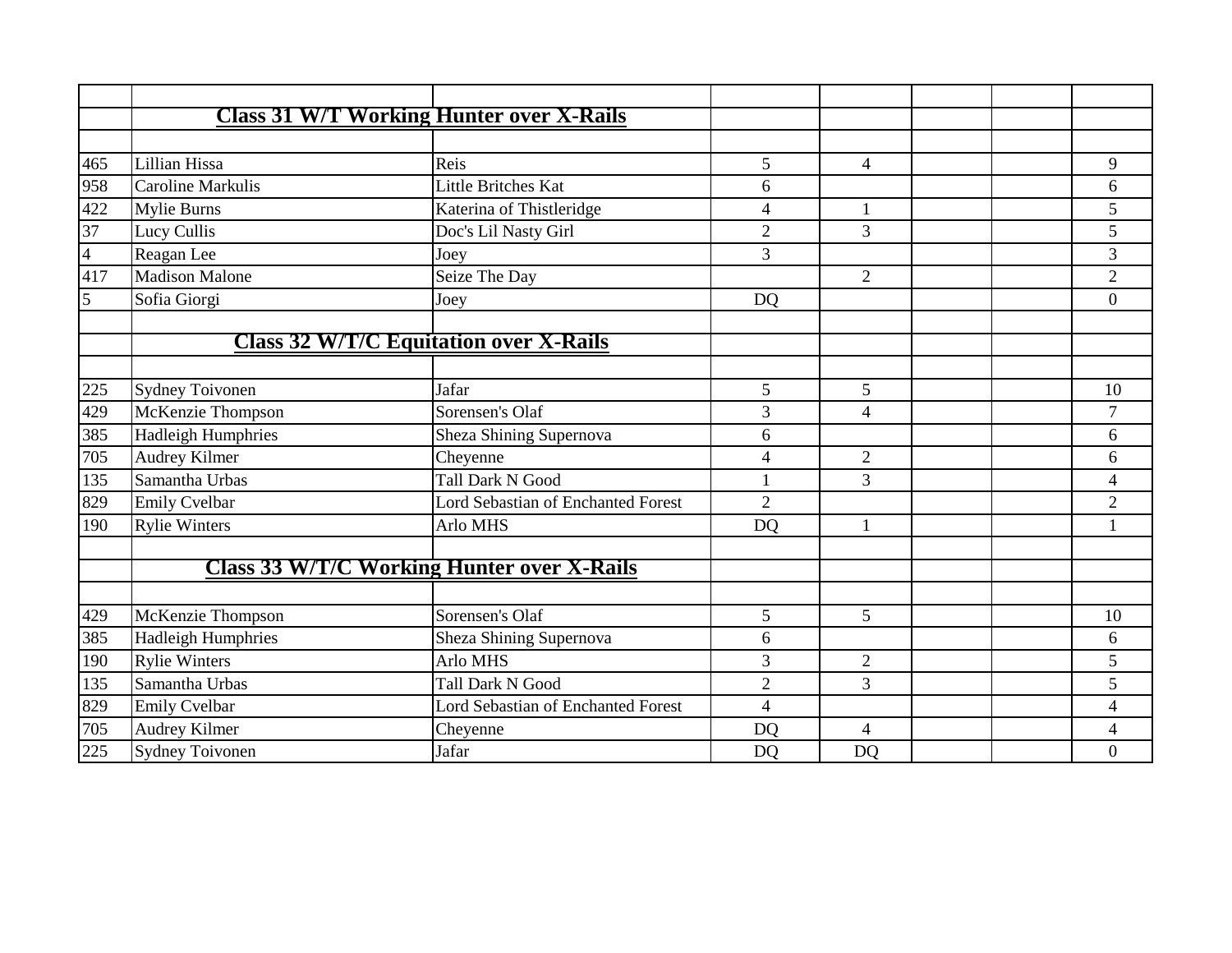|     |                           | <b>Class 34 Equitation over 2' Fences</b> |                             |                |  |                          |
|-----|---------------------------|-------------------------------------------|-----------------------------|----------------|--|--------------------------|
|     |                           |                                           |                             |                |  |                          |
| 367 | Jeannette Baker           | Gypsyland's Prince of Clover              | 5                           | 3              |  | 8                        |
| 323 | <b>Kailyn Foutty</b>      | Star of Wynn-Dixie                        | 6                           |                |  | 6                        |
| 181 | Stella Montague           | Flight of the Phoenix                     | 4                           | 2              |  | 6                        |
| 625 | Carly Schwartz            | Laci                                      | 3                           |                |  | $\overline{3}$           |
| 3   | Cait Ryan                 | Ranger                                    | $\overline{2}$              |                |  | $\overline{2}$           |
| 835 | Lauren Krieger            | Kareem                                    |                             |                |  |                          |
| 385 | <b>Hadleigh Humphries</b> | Shez A Shining Supernova                  |                             |                |  |                          |
|     |                           |                                           |                             |                |  |                          |
|     |                           | <b>Class 35 Hunter over 2' Fences</b>     |                             |                |  |                          |
|     |                           |                                           |                             |                |  |                          |
| 181 | Stella Montague           | Flight of the Phoenix                     | 5                           | 2              |  |                          |
| 625 | Carly Schwartz            | Laci                                      | 6                           |                |  | 6                        |
| 323 | Kailyn Foutty             | Star of Wynn-Dixie                        | 4                           |                |  | 4                        |
| 367 | Jeannette Baker           | Gypsyland's Prince of Clover              | 3                           |                |  | $\overline{\mathcal{A}}$ |
| 385 | <b>Hadleigh Humphries</b> | Shez A Shining Supernova                  |                             | $\overline{3}$ |  | 3                        |
| 835 | Lauren Krieger            | Kareem                                    | $\mathcal{D}_{\mathcal{L}}$ |                |  | 2                        |
| 3   | Cait Ryan                 | Ranger                                    |                             |                |  |                          |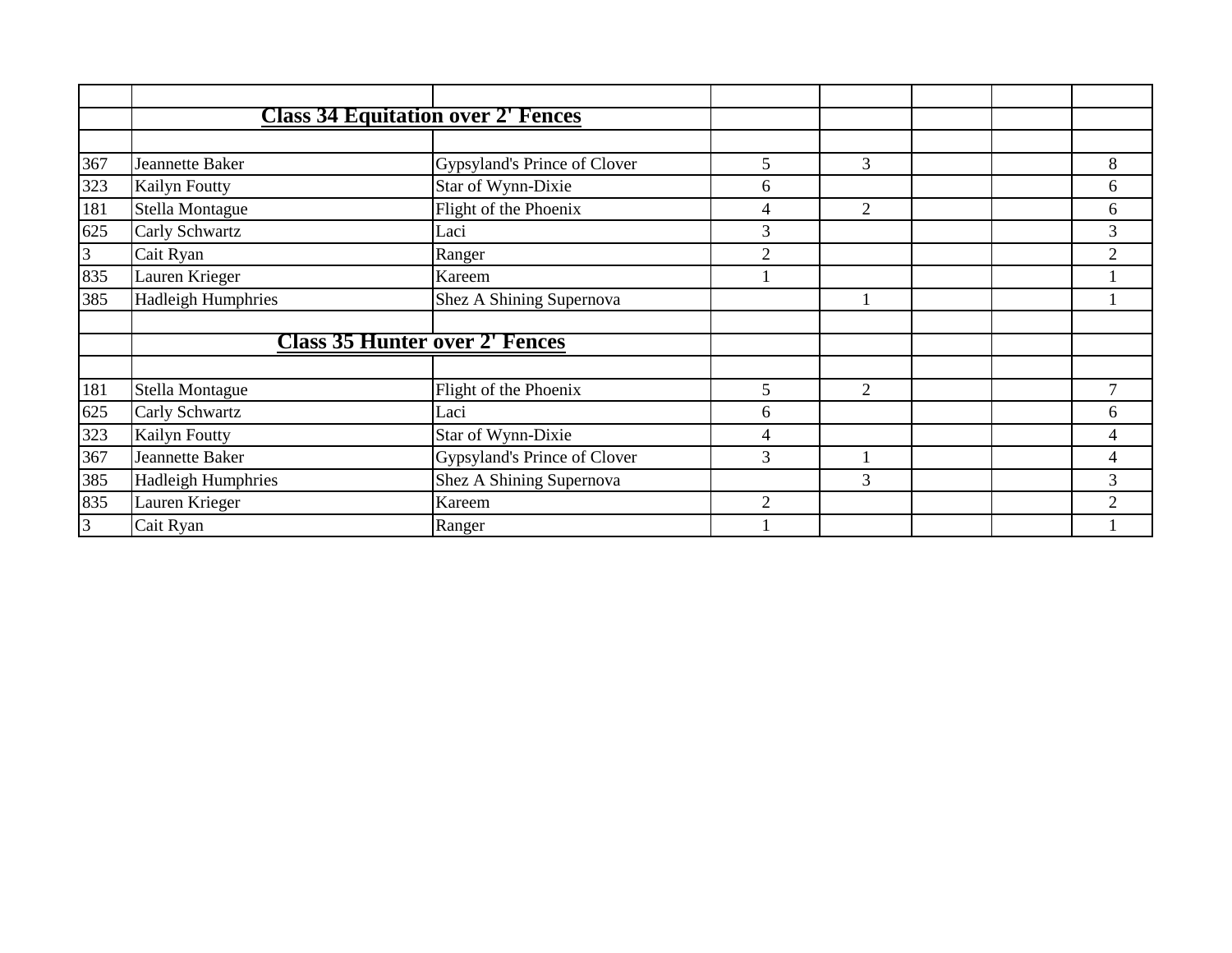|                | <b>Class 36 W/T Trail</b> |                          |                  |                  |  |                  |
|----------------|---------------------------|--------------------------|------------------|------------------|--|------------------|
|                |                           |                          |                  |                  |  |                  |
| 2787           | <b>Charlette Saal</b>     | Sassy                    | 6                | 6                |  | 12               |
| 508            | <b>Molly Percic</b>       | Johnny                   | 5                | $\overline{2}$   |  | 7                |
| 560            | <b>Kim Bowers</b>         | My Irons Be Plantinium   |                  | 5                |  | $5\overline{)}$  |
| 101            | Logan Workman             | Alert The Press DFM      | 4                | $\theta$         |  | 4                |
| 103            | Josephine Raines          | Anywhere After Me        | $\overline{0}$   | 4                |  | 4                |
| $\overline{4}$ | Reagan Lee                | Joey                     | 3                |                  |  | 3                |
| 427            | Hayden Lang               | Roses Awarded            | $\boldsymbol{0}$ | 3                |  | 3                |
| 588            | Sierra Hale               | Heaven's Echo            | $\overline{2}$   | $\boldsymbol{0}$ |  | $\overline{2}$   |
| 958            | <b>Caroline Markulis</b>  | Little Britches Kat      |                  |                  |  |                  |
| 37             | Lucy Cullis               | Doc's Lil Nasty Girl     | $\Omega$         |                  |  |                  |
| 1174           | Claire Cadorette          | Colby                    | $\overline{0}$   | $\theta$         |  | $\overline{0}$   |
| 465            | Lillian Hissa             | Reis                     | $\Omega$         | $\Omega$         |  | $\overline{0}$   |
| 5              | Sofia Giorgi              | Joey                     | $\mathbf{0}$     |                  |  | $\boldsymbol{0}$ |
| 422            | <b>Mylie Burns</b>        | Katerina of Thistleridge | scratched        |                  |  | $\boldsymbol{0}$ |
| 417            | <b>Madison Malone</b>     | Seize The Day            |                  | scratched        |  | $\boldsymbol{0}$ |
| 142            | Joselyn Olson             | Dust My Invitation       |                  | $\Omega$         |  | $\overline{0}$   |
| 219            | Kaylin Marx               | <b>MNX Sooo Good</b>     |                  | $\boldsymbol{0}$ |  | $\mathbf{0}$     |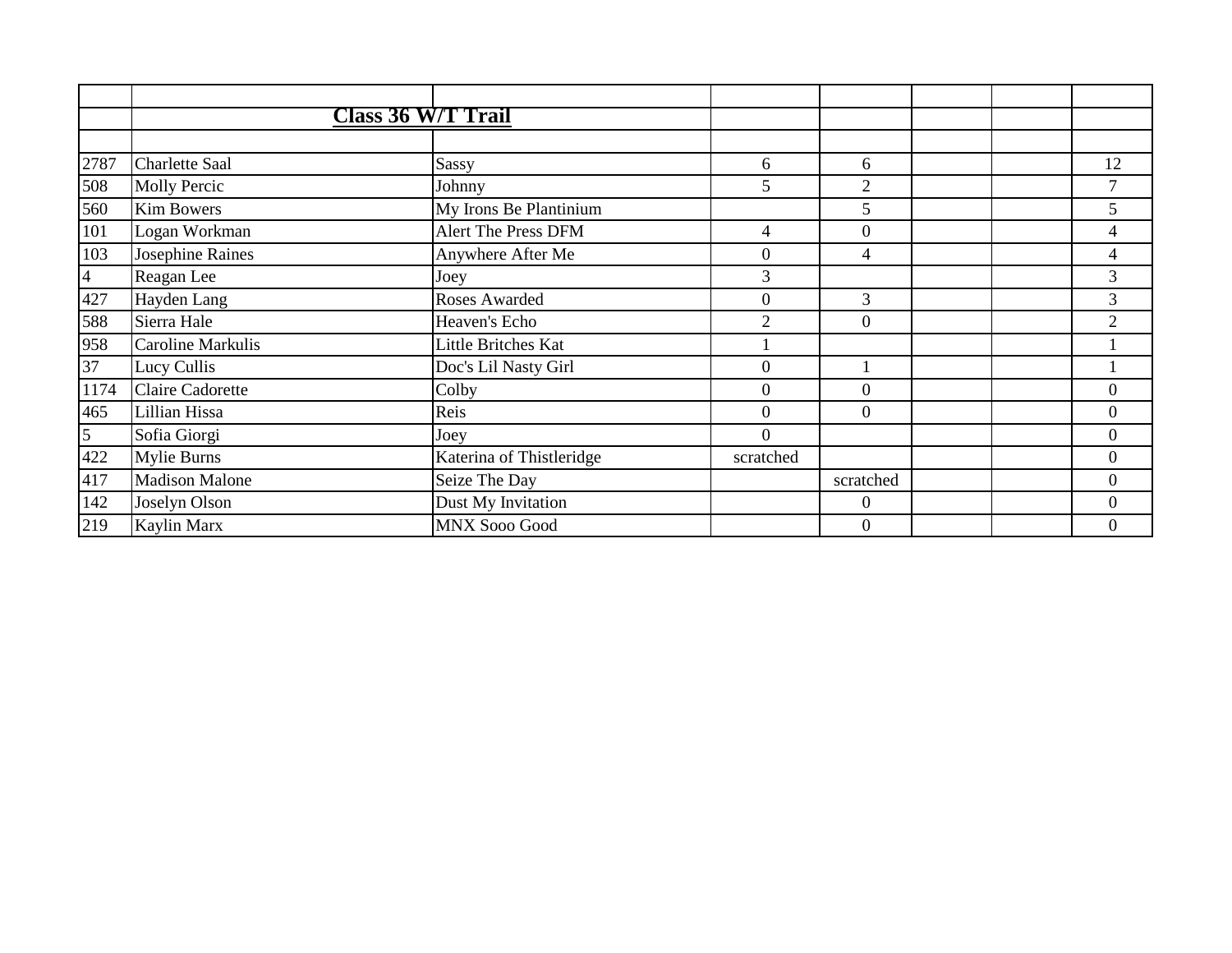|      | <b>Class 37 Novice Trail</b> |                                           |                         |                  |  |                  |
|------|------------------------------|-------------------------------------------|-------------------------|------------------|--|------------------|
|      |                              |                                           |                         |                  |  |                  |
| 429  | McKenzie Thompson            | Sorensen's Olaf                           | 5                       | 6                |  | 11               |
| 2788 | Zoie Saal                    | Zippinhot Investment                      | $\overline{\mathbf{4}}$ | 5                |  | 9                |
| 181  | Stella Montague              | Flight of the Phoenix                     | 6                       | $\boldsymbol{0}$ |  | 6                |
| 135  | Samantha Urbas               | <b>Tall Dark N Good</b>                   | $\boldsymbol{0}$        | $\overline{4}$   |  | $\overline{4}$   |
| 590  | Daytona Hale                 | Finch                                     | 3                       | $\overline{0}$   |  | 3                |
| 705  | Audrey Kilmer                | Cheyenne                                  | $\overline{0}$          | 3                |  | 3                |
| 829  | <b>Emily Cvelbar</b>         | <b>Lord Sebastian of Enchanted Forest</b> | $\overline{2}$          |                  |  | $\overline{c}$   |
| 225  | Sydney Toivonen              | Jafar                                     | $\overline{0}$          | $\overline{2}$   |  | $\overline{2}$   |
| 606  | Claire Welder                | <b>GGR Deuce Coupe</b>                    | $\mathbf{1}$            |                  |  | $\mathbf{1}$     |
| 190  | <b>Rylie Winters</b>         | Arlo MHS                                  | $\boldsymbol{0}$        | $\mathbf{1}$     |  |                  |
| 1313 | <b>Riley Ashcraft</b>        | Carma                                     | $\boldsymbol{0}$        |                  |  | $\overline{0}$   |
| 621  | Sienna McCormick             | True Deadly Obsession                     | $\boldsymbol{0}$        | $\Omega$         |  | $\overline{0}$   |
| 822  | Maddie Pucell                | Nemo                                      | $\overline{0}$          | scratched        |  | $\overline{0}$   |
| 593  | Laila Raico                  | Whata Surgarfoot Gal                      | $\boldsymbol{0}$        |                  |  | $\overline{0}$   |
| 3    | Cait Ryan                    | Ranger                                    | $\boldsymbol{0}$        |                  |  | $\overline{0}$   |
|      |                              |                                           |                         |                  |  |                  |
|      |                              |                                           |                         |                  |  |                  |
|      | <b>Class 38 Open Trail</b>   |                                           |                         |                  |  |                  |
|      |                              |                                           |                         |                  |  |                  |
| 385  | <b>Hadleigh Humphries</b>    | Sheza Shining Supernova                   | $\overline{2}$          | $\mathbf{1}$     |  | 3                |
| 811  | <b>Allie Russell</b>         | <b>Kissin Me Breathless</b>               | $\mathbf{1}$            |                  |  |                  |
| 827  | <b>Catherine Jones</b>       | Kobe Wisley Zippin                        | scratched               |                  |  | $\overline{0}$   |
| 367  | Jeannette Baker              | Gypsyland's Prince of Clover              | scratched               | scratched        |  | $\overline{0}$   |
| 562  | Marley Grandini              | Big Red of Thistleridge                   | scratched               | scratched        |  | $\boldsymbol{0}$ |
| 361  | Kamryn Foutty                | <b>Bree</b>                               | scratched               | scratched        |  | $\overline{0}$   |
| 117  | Sara Carowick                | Willy                                     | scratched               |                  |  | $\overline{0}$   |
| 625  | Carly Schwartz               | Laci                                      | scratched               |                  |  | $\overline{0}$   |
| 597  | <b>Morgan Csontos</b>        | Zipping Along Lazy                        |                         | scratched        |  | $\overline{0}$   |